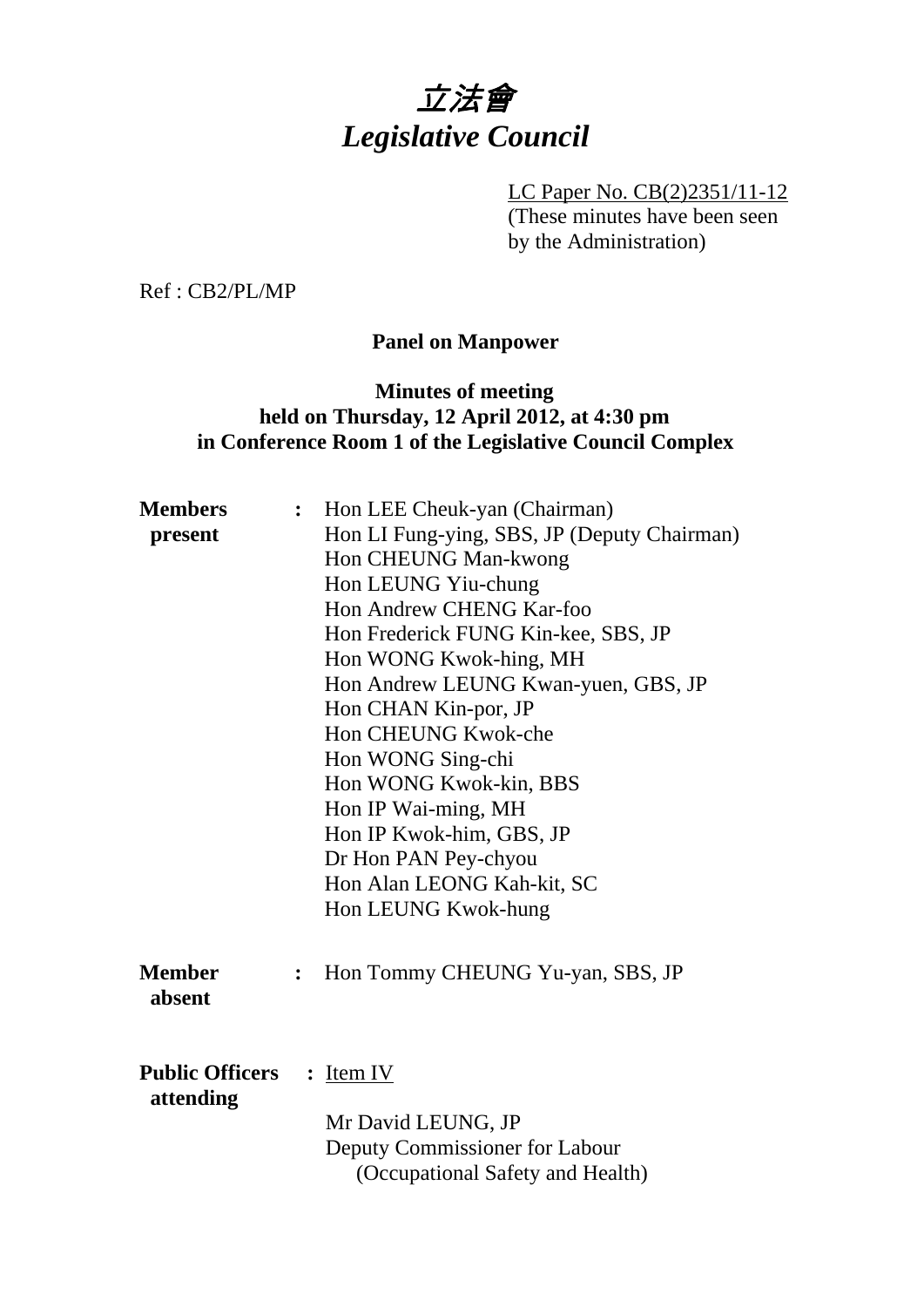|                               |                | Dr Raymond LEUNG Lai-man, JP<br>Occupational Health Consultant (1)<br><b>Labour Department</b>     |
|-------------------------------|----------------|----------------------------------------------------------------------------------------------------|
|                               |                | Dr Mandy HO Mang-yee, JP<br>Occupational Health Consultant (2)<br><b>Labour Department</b>         |
|                               |                | Item V                                                                                             |
|                               |                | Ms Agnes LO Kit-mui<br><b>Assistant Commissioner for Census and</b><br><b>Statistics (General)</b> |
|                               |                | Ms Marion CHAN Shui-yu<br>Senior Statistician<br><b>Census and Statistics Department</b>           |
|                               |                | Ms Reddy NG Wai-lan, JP<br><b>Principal Economist</b><br><b>Financial Secretary's Office</b>       |
|                               |                | Miss Mabel LI Po-yi<br><b>Assistant Commissioner for Labour</b><br>(Development)                   |
| <b>Clerk</b> in<br>attendance | $\ddot{\cdot}$ | <b>Ms Alice LEUNG</b><br>Chief Council Secretary (2) 1                                             |
| <b>Staff</b> in<br>attendance |                | Miss Josephine SO<br>Senior Council Secretary (2) 7                                                |
|                               |                | Ms Kiwi NG<br>Legislative Assistant (2) 1                                                          |
|                               |                |                                                                                                    |

#### Action

**I. Confirmation of minutes of previous meeting**  (LC Paper No. CB(2)1591/11-12)

The minutes of the meeting held on 16 February 2012 were confirmed.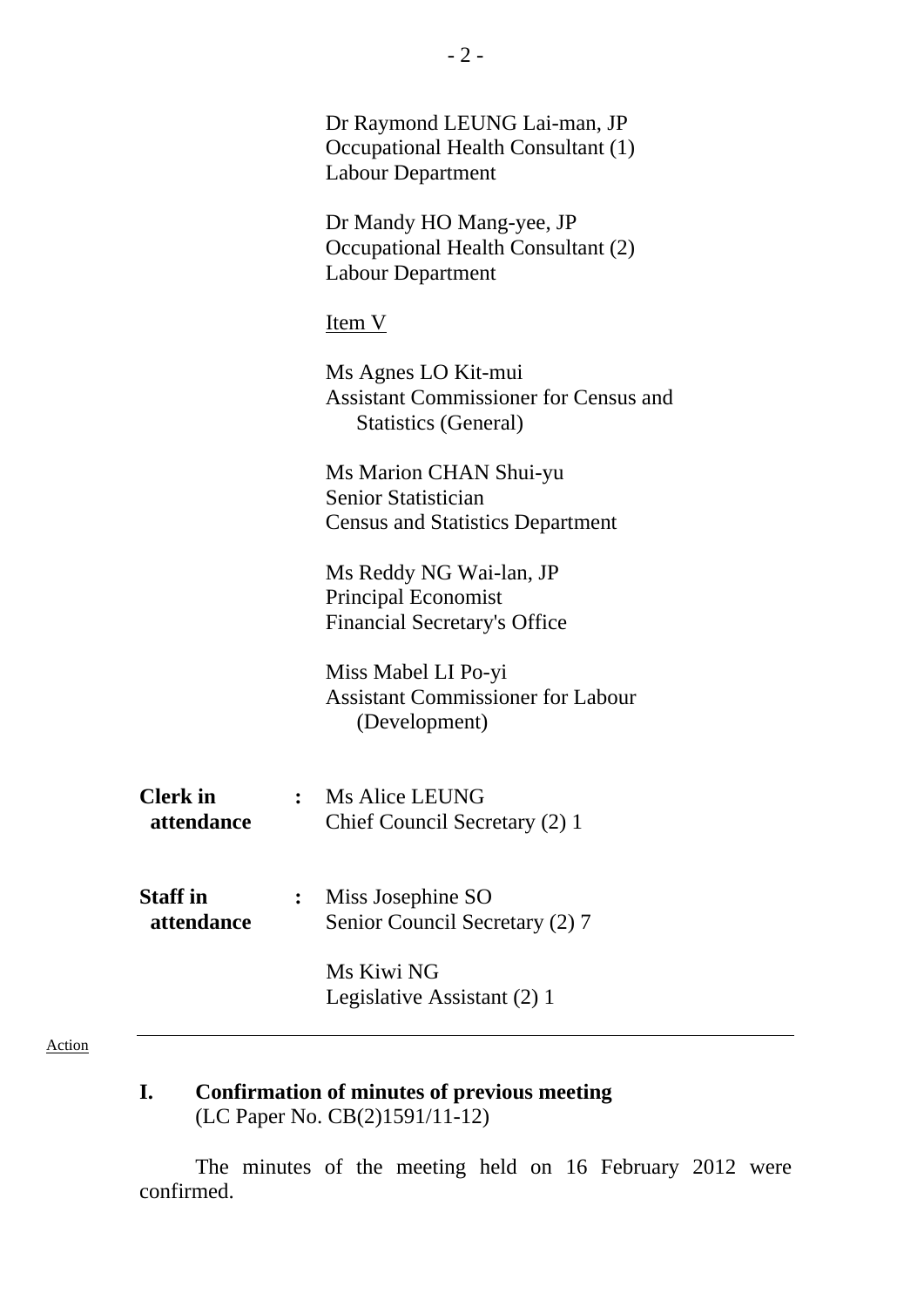# **II. Information paper(s) issued since the last meeting**

2. Members noted that no information paper had been issued since the last meeting.

# **III. Date of next meeting and items for discussion**  (LC Paper Nos. CB(2)1593/11-12(01) and (02))

# Regular meeting on Thursday, 17 May 2012, at 2:30 pm

3. The Chairman reminded members that at the last Panel meeting on 15 March 2012, members had agreed that the issue of Government's policy relating to the outsourcing of service contracts, together with the review of Standard Employment Contract for non-skilled workers for use by contractors of government outsourced service contracts, should be discussed at the meeting in May 2012.

4. Members noted that the Administration proposed to discuss the item "Measures to improve the safety performance in the construction sector" at the next regular meeting.

5. The Deputy Chairman said that at the Panel meeting on 20 January 2012 and in the context of discussing the Administration's review and proposed adjustment of the levels of compensation under the Employees' Compensation Ordinance (Cap. 282) ("ECO"), the Pneumoconiosis and Mesothelioma (Compensation) Ordinance (Cap. 360) ("PMCO") and the Occupational Deafness (Compensation) Ordinance (Cap. 469) ("ODCO"), the Administration was requested to take the matter back to and consult the relevant fund boards and the Labour Advisory Board ("LAB") on members' suggestion to further increase the compensation levels of different items under the proposal, including the amount of funeral expenses reimbursable under ECO and PMCO. She hoped that the Administration would update members on the latest progress that it had made in this regard at the next regular meeting.

6. Members agreed to the suggestion of the Deputy Chairman to include the item "Progress update on the review of the levels of compensation under the Employees' Compensation Ordinance, the Pneumoconiosis and Mesothelioma (Compensation) Ordinance and the Occupational Deafness (Compensation) Ordinance" in the agenda for the next regular meeting on 17 May 2012. Members also agreed to discuss at the meeting the items in paragraphs 3 and 4 above.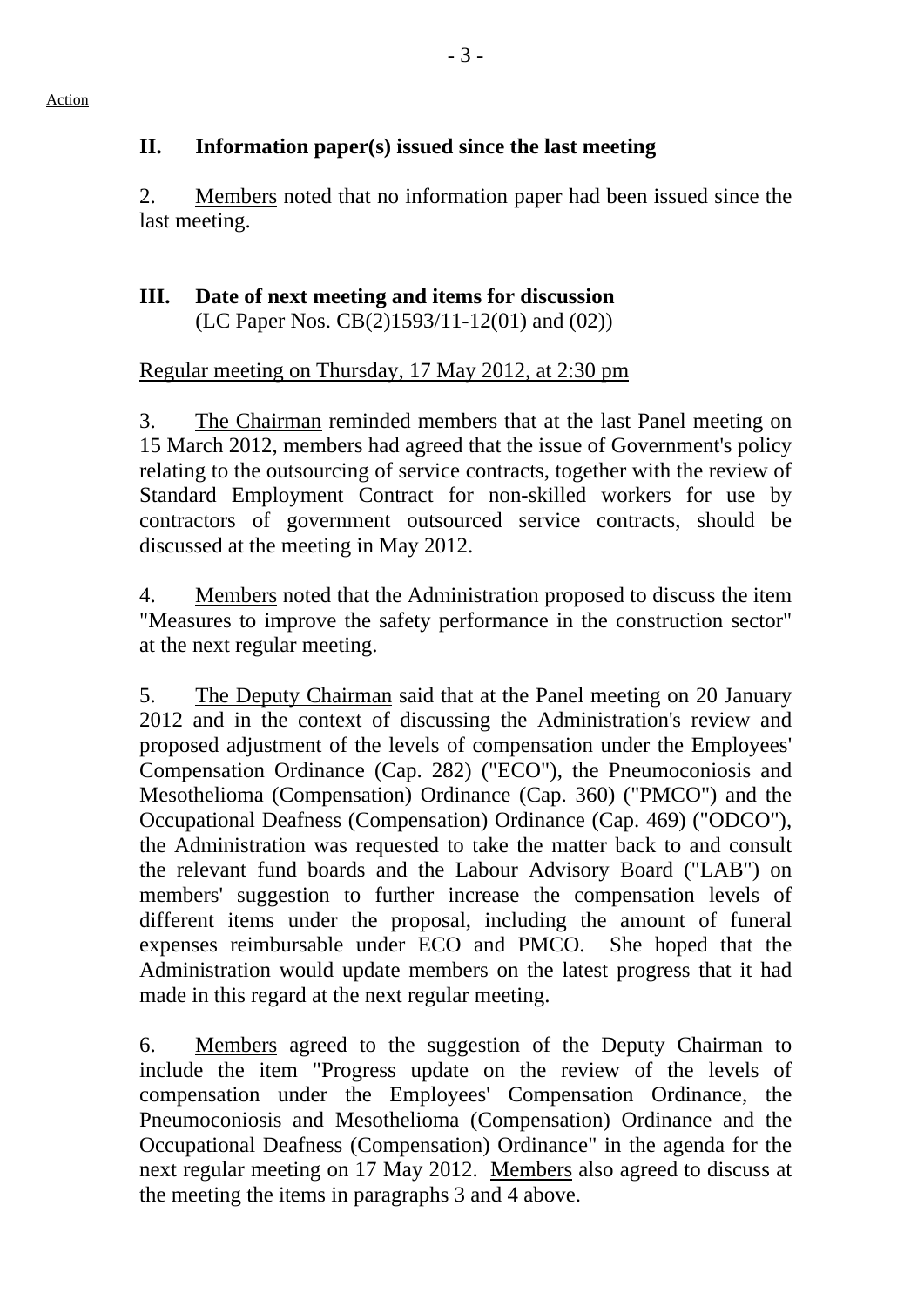### **IV. A review of occupational diseases in Hong Kong in 2011**  (LC Paper Nos. CB(2)1569/11-12(01) and CB(2)1593/11-12(03))

7. Members noted a submission from the Association for the Rights of Industrial Accident Victims expressing views on the subject which was tabled at the meeting.

(*Post-meeting note:* The submission was issued to members vide LC Paper No. CB(2)1670/11-12 on 13 April 2012.)

8. Deputy Commissioner for Labour (Occupational Safety and Health) ("DC for L (OSH)") briefed members on the situation of occupational diseases in Hong Kong in 2011 and the recent initiatives adopted by the Labour Department ("LD") in promoting occupational health and enforcing relevant occupational safety and health laws, as set out in the Administration's paper.

List of compensable occupational diseases in the Second Schedule to the Employees' Compensation Ordinance

9. The Deputy Chairman said that despite the repeated requests of some workers' unions, the Administration took no heed to public views to include in the list of compensable occupational diseases in the Second Schedule to ECO work-related diseases commonly found among employees in certain occupations. She enquired whether the Administration had any plan to conduct a comprehensive review on the list of compensable occupational diseases in the Second Schedule to ECO to examine whether its scope and coverage should be expanded in the light of the latest changes in the situation of occupational diseases in Hong Kong.

10. In response, DC for L (OSH) advised that the Administration reviewed the list of compensable occupational diseases from time to time and had updated the list in the light of international development. Since 1991, there had been four amendments to the list, which resulted in the addition of 13 new occupational diseases and expansion of the coverage of three occupational diseases. In April 2010, ODCO was also amended to extend the coverage of compensation to employees suffering from monaural hearing loss and those who had been compensated but their hearing loss had worsened over the years.

11. As regards the suggestion of prescribing work-related diseases commonly found among employees in certain occupations, such as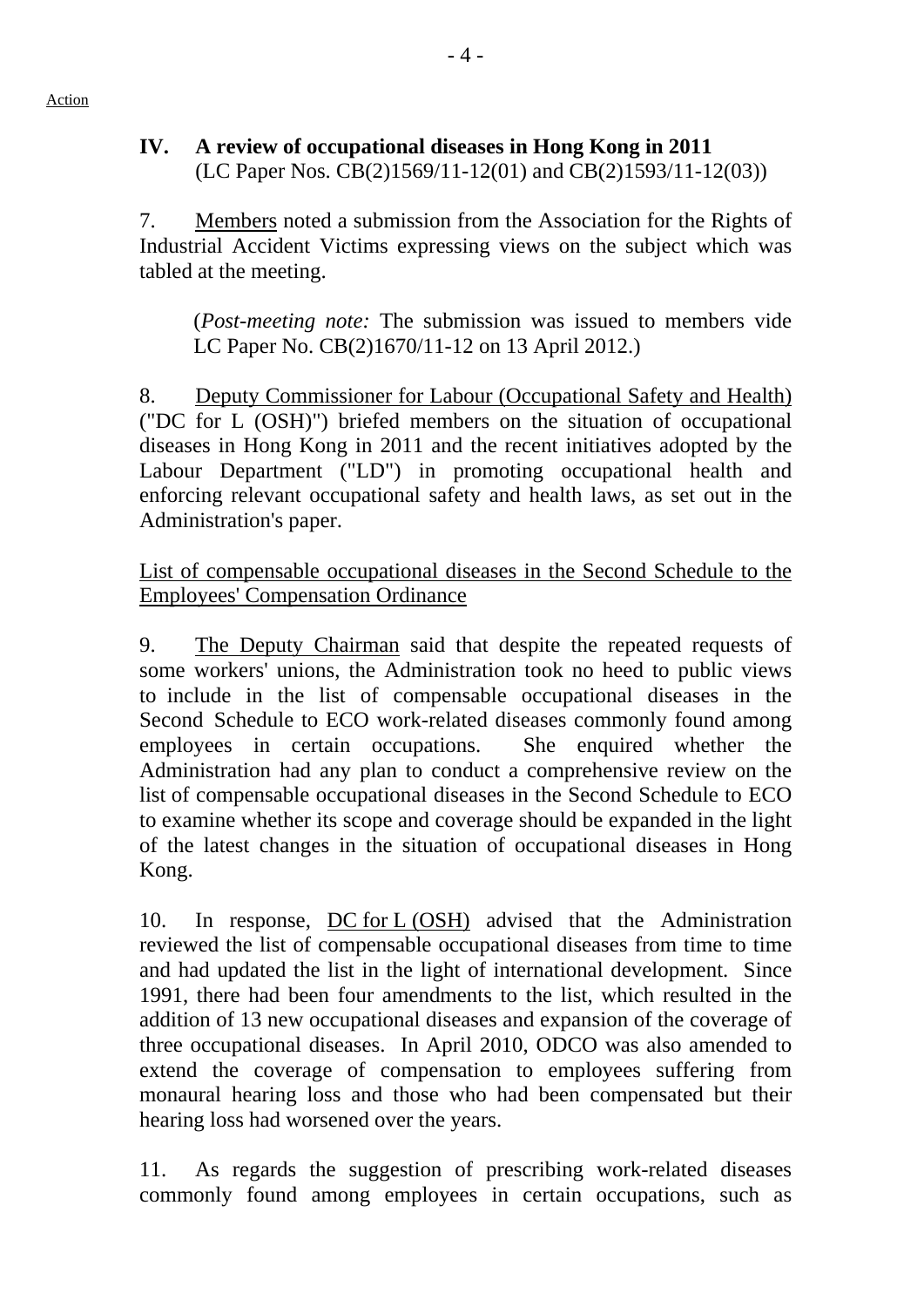musculoskeletal disorders, as occupational diseases, DC for L (OSH) advised that Hong Kong followed international practices and would make reference to the criteria adopted by the International Labour Organization in determining whether a disease should be prescribed as an occupational disease for employees' compensation. One of the criteria was whether a causal relationship between the disease and the occupation could be reasonably presumed or established in individual cases. It should be noted that at present, ECO had prescribed six musculoskeletal diseases (including tenosynovitis of the hand or forearm) as occupational diseases, since epidemiological evidence revealed that these diseases had strong and significant relationship with specific occupations. Regarding other musculoskeletal disorders, such as back pain, shoulder-neck pain and osteoarthritis of knee, DC for L (OSH) said that they were attributed to the interaction of multiple risk factors and there was no conclusive evidence to prove that they were caused by specific occupations. As these disorders did not satisfy the criteria for prescribing as occupational diseases, they were classified as work-related diseases instead.

12. The Deputy Chairman expressed strong dissatisfaction with the Administration's response. She considered that the Administration should not use "international standards" as an excuse to preclude the prescription of diseases commonly found among employees in the catering or the cleansing industries, such as varicose veins and muscle strain, as an occupational disease. Echoing her view, the Chairman called on the Administration to review the list of compensable occupational diseases to see whether its scope and coverage should be expanded in the light of the latest trend of occupational safety and health and the real situation of occupational diseases in Hong Kong. In his view, the Administration should consider adopting less stringent criteria and lowering the threshold for prescribing a disease, such as musculoskeletal disorders, as occupational disease in order to enhance the protection for employees.

# Occupational safety and health of cleansing workers

13. The Deputy Chairman noted that LD had conducted 28 900 inspections targetting workplaces with a higher risk of heat stroke, such as construction sites and outdoor cleansing workplaces, during the summer of 2011. In respect of occupational safety and health of cleansing workers, she asked whether the Administration had, apart from inspection, any concrete measures to enhance employers' and employees' awareness of occupational safety and health.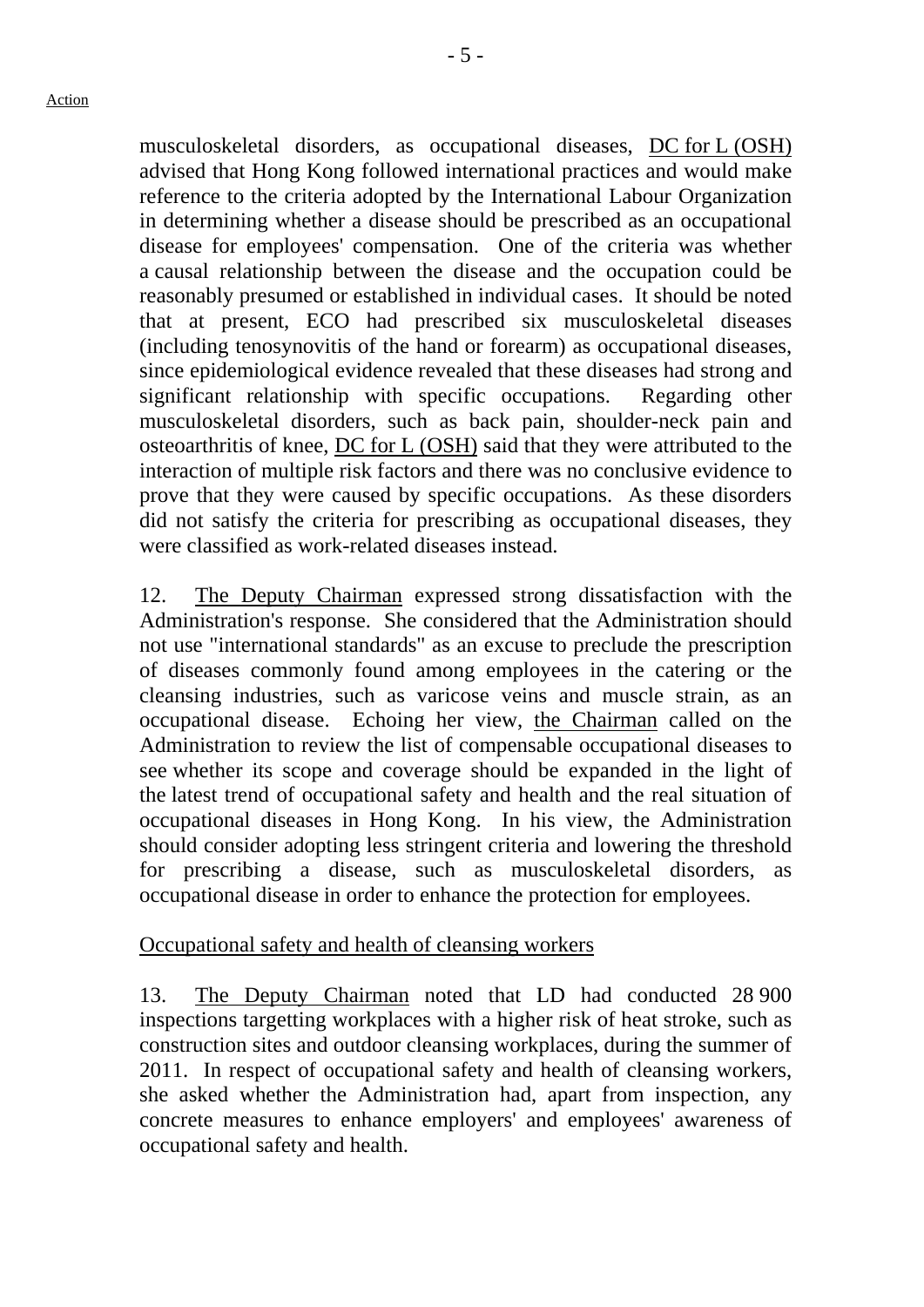Action

14. DC for L (OSH) and Occupational Health Consultant (1) of LD  $("OHC(1)")$  responded that -

- (a) LD had conducted a total of 28 900 inspections during the summer of 2011 targetting workplaces with a higher risk of heat stroke, including construction sites, outdoor cleansing workplaces, container terminals/yards and cargo handling areas;
- (b) work injuries and accidents at cleansing workplaces were mainly related to the use of chemicals by cleansing workers. With a view to reducing the accident toll in cleansing work, LD had enhanced the safety awareness of cleansing workers regarding safe use of chemicals through enforcement and education and would continue to do so;
- (c) following a case in which a cleansing worker was killed in an explosion caused by incorrectly mixing cleansing agents, LD had launched in 2011 special enforcement campaigns targetting cleansing workplaces, in which more than 300 inspections were conducted, 140-odd warnings and six improvement notices issued, and four prosecutions instituted. Among these four prosecutions, three were related to violation of chemical safety requirements;
- (d) to prevent accidents involving the use of chemicals by cleansing workers, LD, during its inspections to workplaces, urged cleansing contractors to comply with relevant legislation and take suitable measures so as to ensure the safety of workers. These measures included providing relevant information, clear instructions, appropriate training and supervision to employees to ensure their safety in using chemicals, and affixing correct and clear labels on chemical containers so that cleansing workers would clearly recognize and understand their contents; and
- (e) on the education front, LD and the Occupational Safety and Health Council ("OSHC") jointly organized promotional activities with relevant employers' associations, trade unions and property management companies. LD, in collaboration with the Civil Service Bureau, also organized a seminar for government departments which had procured outsourced cleansing services. In addition, LD organized tailor-made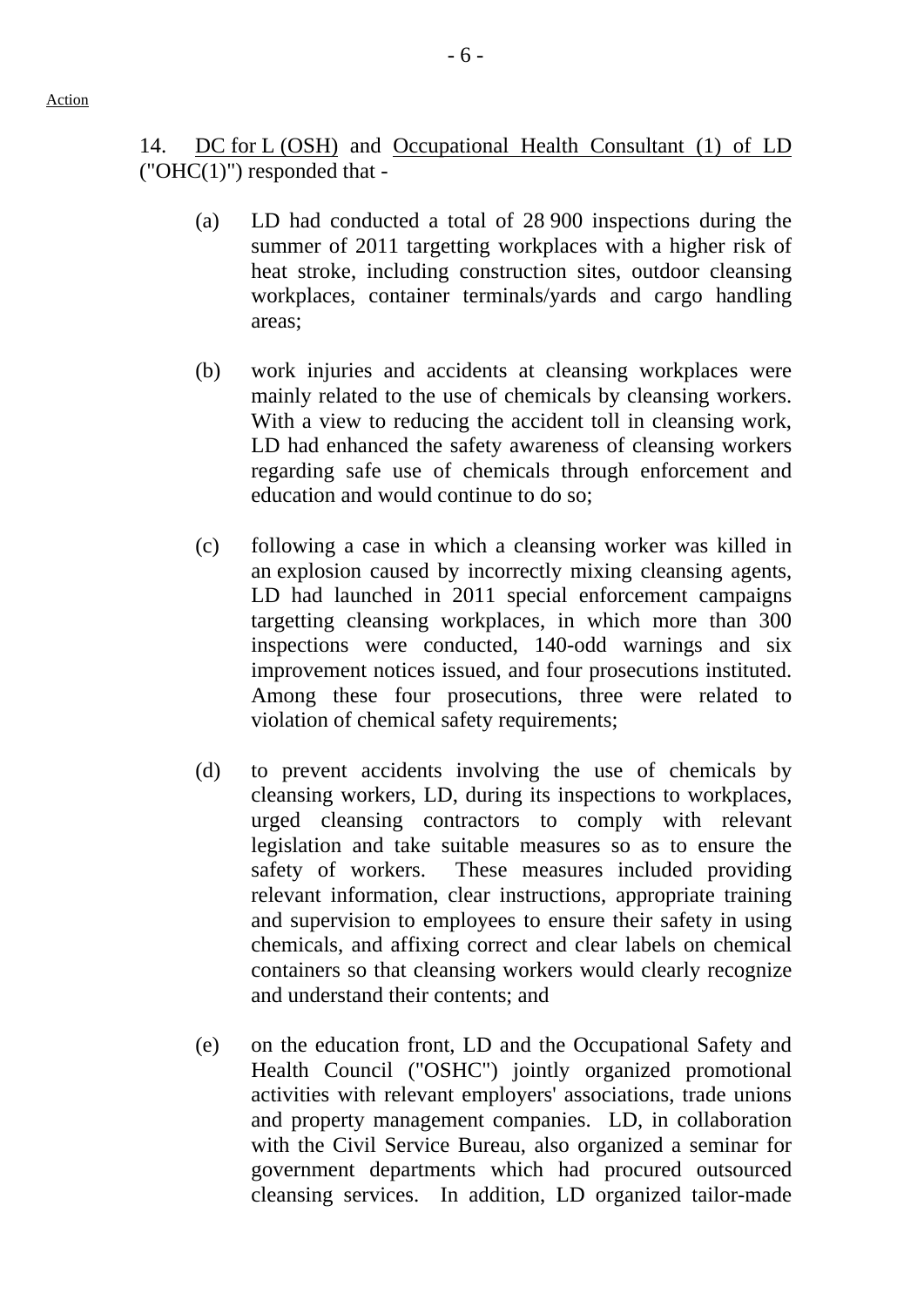Admin

occupational health talks for employers and employees from the cleansing industry, which covered safe use of chemicals, to enhance their understanding of the hazards of using chemicals and the associated safety measures.

15. Dr PAN Pey-chyou asked whether industrial accidents caused by incorrectly mixing chemicals and involving cleansing workers were classified as "gas poisoning" for the purpose of compiling statistics relating to occupational diseases.

16. DC for L (OSH) and OHC(1) responded that the figures in the column of "gas poisoning" captured the numbers of confirmed cases of occupational diseases caused by gas poisoning and they normally did not reflect industrial accidents caused by incorrectly mixing chemicals. In 2011, there was one fatal accident involving cleansing workers' exposure to and inhaling of toxic chemical fumes caused by incorrect mixing of cleansing agents. This particular accident was included in the statistics of gas poisoning cases. Appreciating members' concern about work injuries caused by improper use of chemicals by cleansing workers, DC for L (OSH) undertook to provide the number of industrial accidents caused by improper use of chemicals occurred in the past three years and the number of employees involved in such accidents after the meeting.

Tenosynovitis of the hand or forearm

17. Mr IP Wai-ming noted with concern that in 2011, there were 70 confirmed cases of tenosynovitis of the hand or forearm, representing a 45% increase over the figure of 48 in 2010. He enquired whether the Administration had statistics on the distribution of these cases by occupation, and whether it had analyzed the cause for the sharp increase in the number of cases of tenosynovitis of the hand or forearm in the reporting year.

18. DC for L (OSH) replied that tenosynovitis was a traumatic inflammatory disease of tendons and the associated tendon sheaths as a result of prolonged and repetitive movements or excessive force exerted by the hand and forearm. In 2011, a total of 70 cases were confirmed. The disease was most commonly reported in service personnel such as cooks, manual workers employed in construction sites, as well as clerical and office personnel such as typists and secretaries. To raise employees' awareness about tenosynovitis, LD had produced several leaflets such as "Do you know Tenosynovitis" and "Occupational Disease Casebook - Tenosynovitis" for reference of both employers and employees.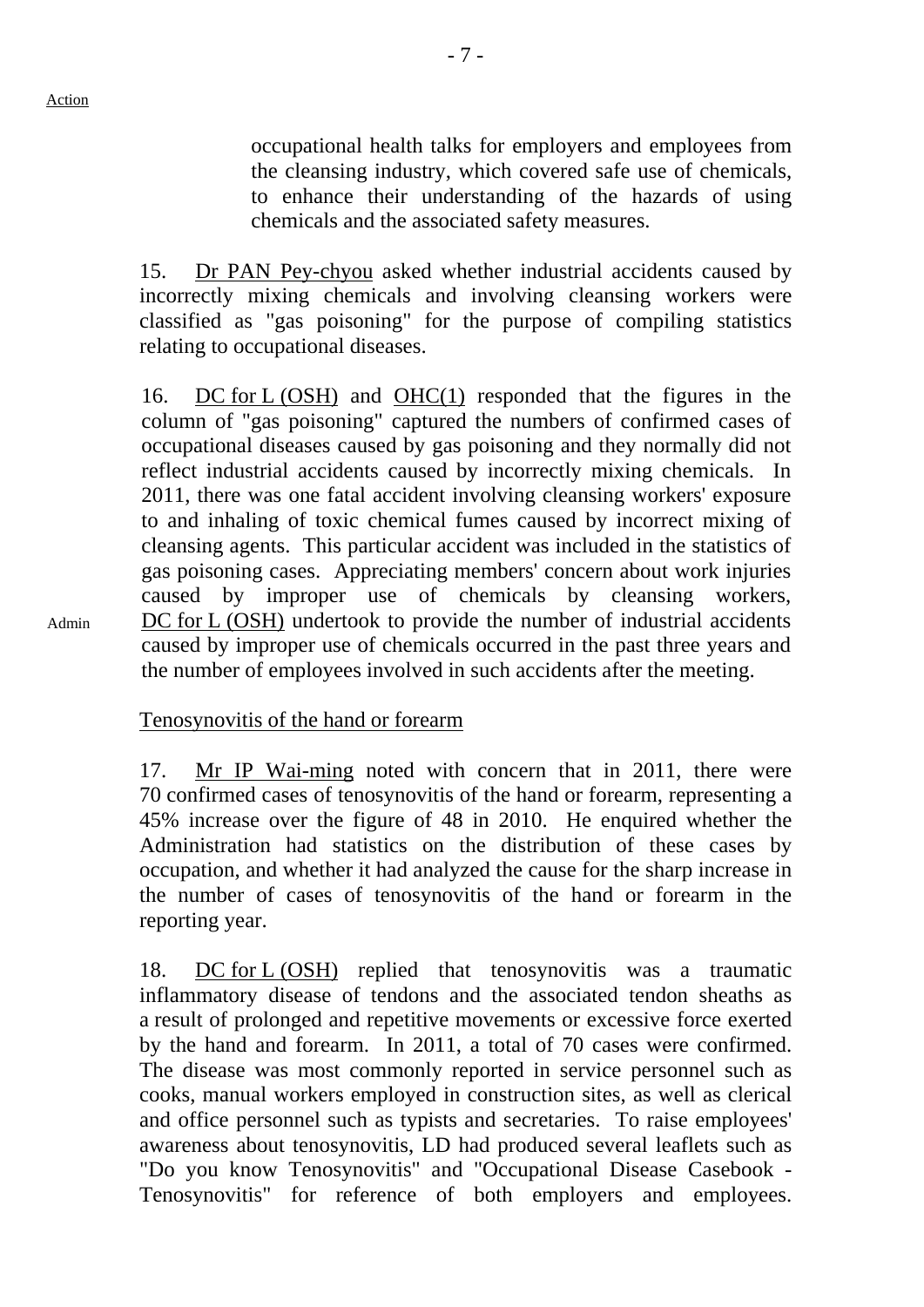Information and advice regarding proper working posture, back care and simple stretching exercises at workplaces were provided in the leaflets. LD would continue to enhance its promotion and publicity work in this regard.

### Work-related musculoskeletal disorders

 $A_{\text{dmin}}$  19. Referring to paragraph 14 of the Administration's paper, Mr IP Wai-ming sought detailed information about the 342 inspections conducted by LD to offices, catering workplaces as well as work sites for loading and unloading operations in the airport and a breakdown by types of work involved. Noting that 75 warnings and two improvement notices were issued in relation to irregularities in musculoskeletal disorder prevention, he asked the Administration to provide the details of the irregularities identified.

## Heat stroke at work

20. Mr IP Wai-ming expressed concern about the risk of heat stroke to cleansing workers working in aircraft cabins under very hot weather. As there was virtually no ventilation after passengers got off the planes, the temperature inside the cabins could be very high in the summer. He enquired whether airline operators had been reminded to provide adequate ventilation for cleansing workers performing duties inside the aircraft cabins, and whether LD had stepped up workplace inspections to cabins in the parking apron.

21. DC for L (OSH) responded that LD had conveyed to cleansing contractors about the ventilation problem in aircraft cabins. Remedial measures, such as switching on the air conditioning system, opening the cabin doors and using blowers to enhance the ventilation inside the cabin, had subsequently been taken to improve the working environment. DC for L (OSH) further said that LD also provided recommendations to the airport ground handling service operators and the Hong Kong Airport Authority on heat stroke preventive measures. He added that LD would conduct a field test on the effectiveness of cooling vests for workers of certain occupations working in hot environment. Airport ground handling service workers would be included in the field test.

22. Expressing concern about the risk of heat stroke to workers undertaking outdoor work (e.g. the steel bar benders), Mr LEUNG Yiuchung asked, apart from the enforcement actions and publicity/educational activities set out in the Administration's paper, whether and what measures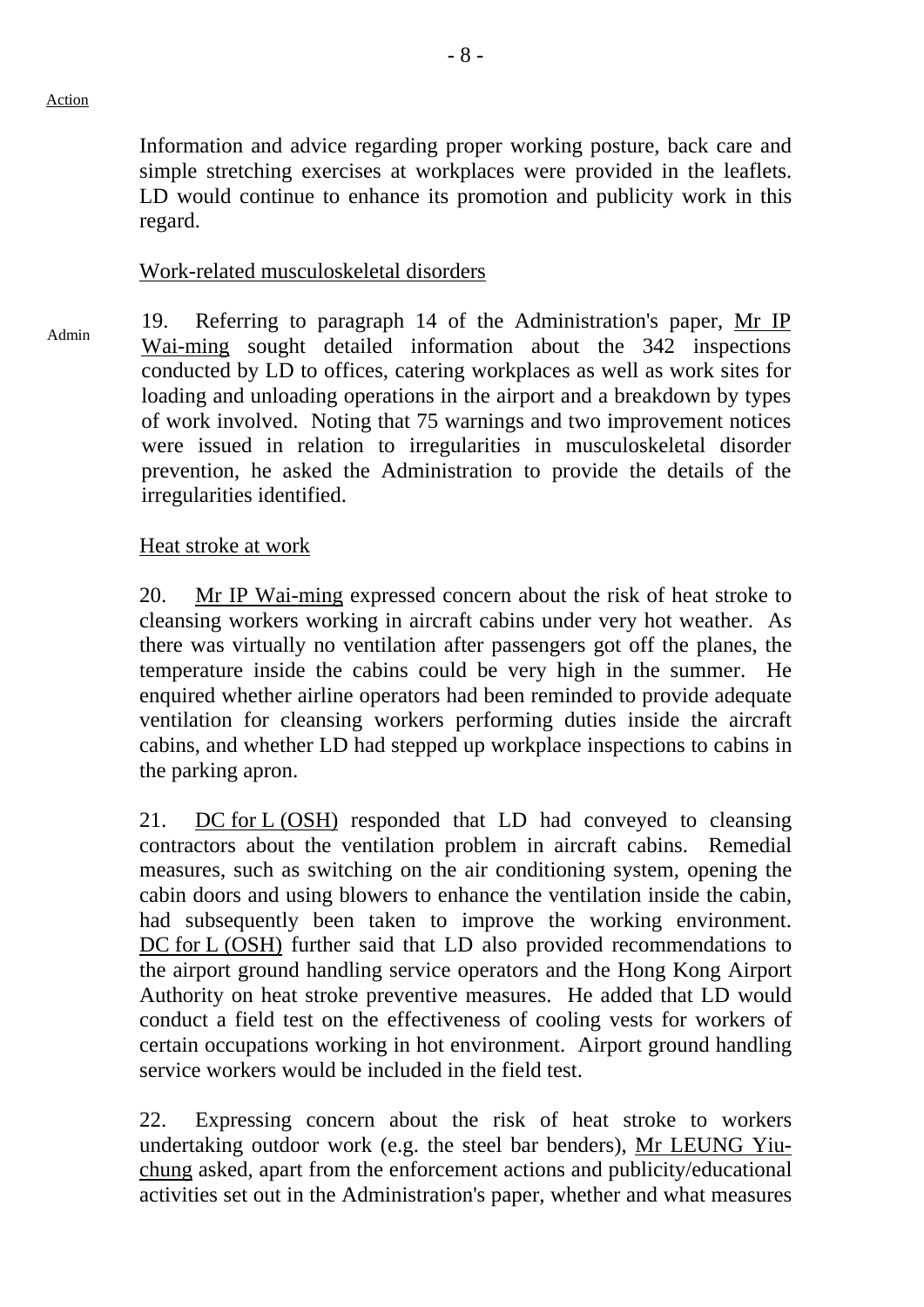would be put in place to protect employees at work under very hot weather. He further asked whether franchized bus companies had plans to phase out all non-air-conditioned buses within 2012.

- 23. In response, DC for L (OSH) made the following points
	- (a) in the past few years, LD had liaised from time to time with different sectors engaged in outdoor work to promote measures for the prevention of heat stroke at work to employers and employees, so as to safeguard the occupational safety and health of workers;
	- (b) for the construction industry, LD promoted prevention of heat stroke among construction workers in collaboration with the Construction Industry Council, relevant employers' associations and trade unions, through distributing guidelines on preventive measures as well as risk assessment checklists, and conducting promotional visits to work sites. With LD's coordination, the Hong Kong Construction Association ("HKCA"), together with some contractors, launched a pilot scheme in the summer of 2011 at some construction sites to adjust workers' rest and meal breaks to reduce the risk of heat stroke at work in hot weather. The Administration would conduct a review, jointly with HKCA, on employers' and workers' acceptance of the pilot scheme; and
	- (c) it was the Administration's understanding that the franchized bus company concerned had plans to replace all buses without air-conditioning before the coming summer season. At present, only 24 such buses were still in service. The bus company needed to consult the respective District Councils prior to the replacement of these remaining non-air-conditioned buses.

24. The Chairman said that to his knowledge, trade unions in the construction industry generally considered that to prevent construction workers from suffering heat stroke at work, the working hours of workers on construction sites should be shorter during the summer months. Noting that the Administration and HKCA would commence a review shortly on the pilot scheme implemented at construction sites which allowed workers to work at flexi hours, he requested the Administration to revert to the Panel once there was new development on the issue.

Admin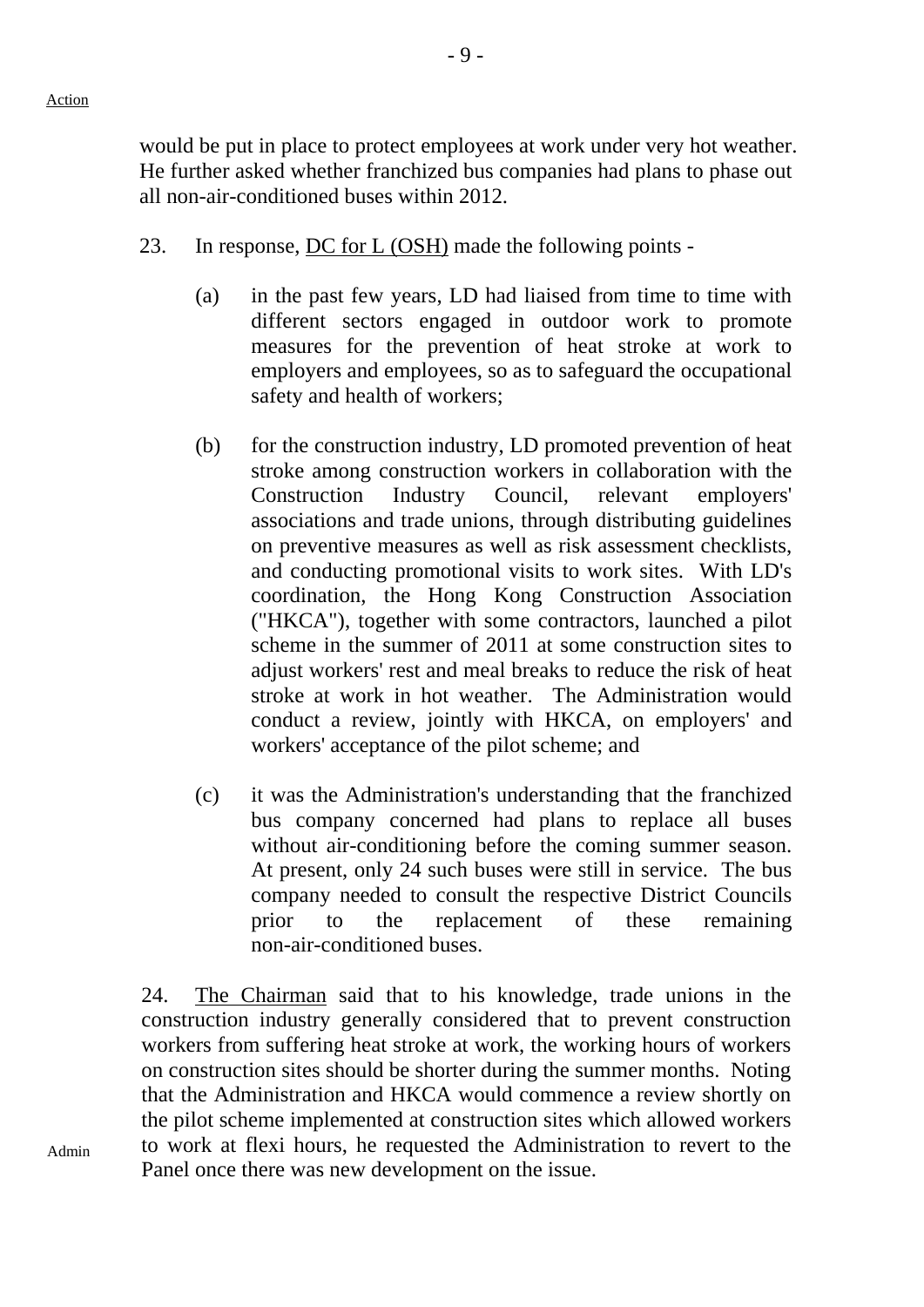### Tuberculosis

25. Dr PAN Pey-chyou expressed concern about the increase in the number of confirmed cases of tuberculosis in workers having close and frequent contacts with a source of infection by reason of their employment, such as those employed in the medical treatment or nursing of persons suffering from the disease. Enquiring whether the 17 confirmed cases recorded in 2011 involved mainly medical and healthcare personnel, he sought information on measures taken by the Administration to safeguard occupational safety and health of medical and healthcare personnel.

26. OHC(1) responded that healthcare institutions, including Hospital Authority ("HA") hospitals, private hospitals and residential care homes for the elderly, attached great importance to minimizing the number of medical and healthcare personnel from contracting tuberculosis in the workplace. LD had organized activities to educate healthcare personnel working in healthcare institutions on precautionary measures against tuberculosis and would continue to do so. LD also conducted inspections to hospitals, clinics and elderly homes to ensure that infection control measures were in place, e.g. the ventilation of these workplaces was adequate and the staff were provided with adequate personal protective equipment.

### Other issues

27. The Deputy Chairman considered that the Administration should explore measures to help workers suffering from occupational diseases rehabilitate and rejoin the labour market.

28. In response, DC for L (OSH) advised that LD had, in collaboration with the insurance industry, launched the Voluntary Rehabilitation Programme ("VRP") to provide injured employees with an additional channel to receive free and timely medical and rehabilitation services in the private sector to facilitate speedier recovery and employees' early return to work. Participation of injured employees in VRP was entirely voluntary and their statutory entitlements would not be affected.

29. The Chairman and Mr IP Wai-ming recalled that when the Panel discussed the proposal to launch VRP, some members had expressed worry that the rehabilitation service providers appointed by insurers might not be able to give an objective assessment on injured employees, as they might protect the interests of insurers. As a result, the level of statutory entitlement of injured employees might be adversely affected. To avoid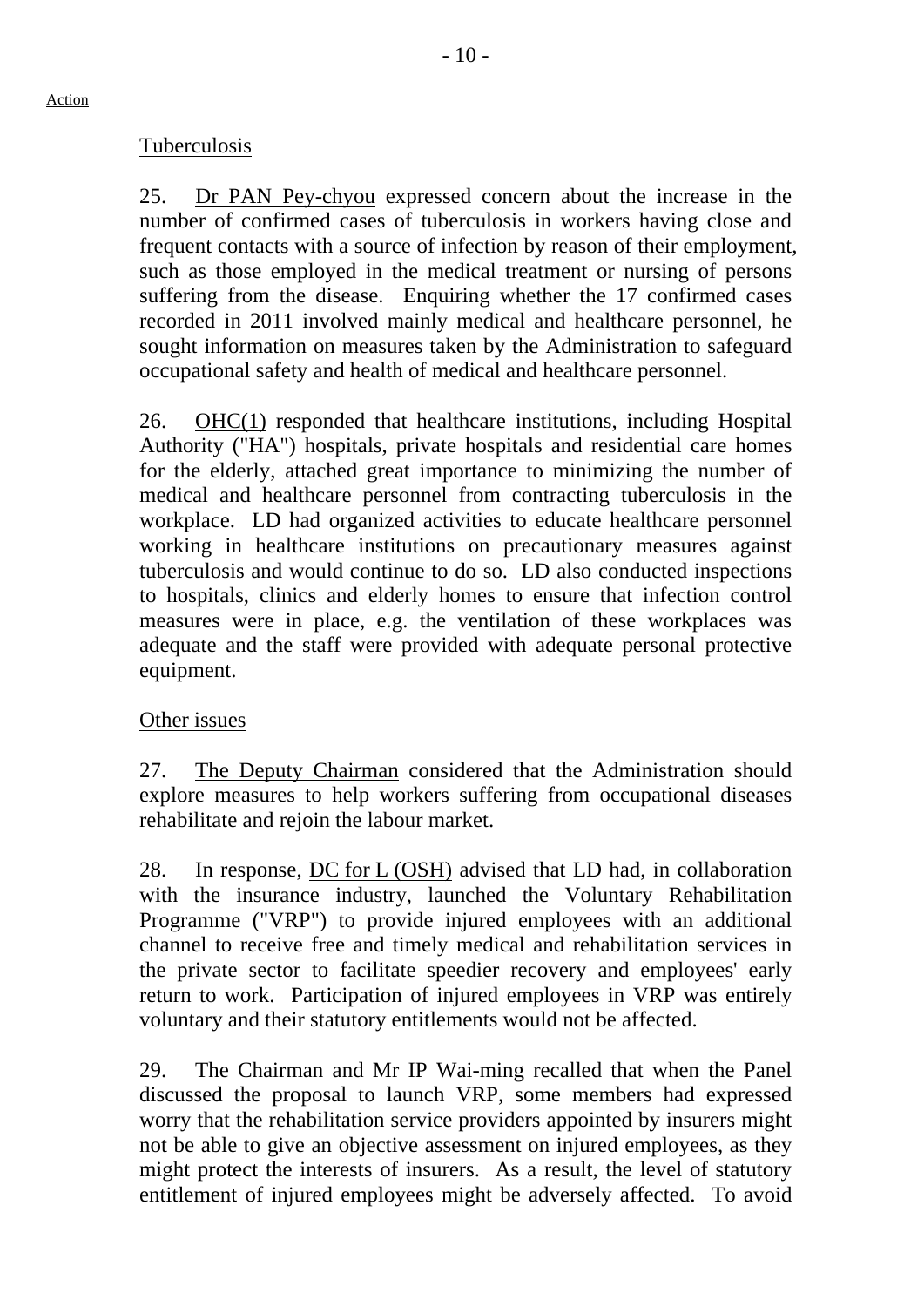any possible conflict of interest, there was a suggestion that the provision of rehabilitation services should not be handled by insurers, and insurers should instead consider providing financial assistance to HA for strengthening its rehabilitation services for injured employees. They asked whether the Administration had followed up on this suggestion of members.

30. DC for L (OSH) said that he did not have information on hand and would check out with the relevant bureau/departments for more details and information. The Chairman said that the Panel might follow up on the issue in future.

31. In response to Mr LEUNG Yiu-chung's enquiry as to whether consideration would be given to providing people suffering from occupational deafness with compensation for pain arising from deafness, like the one under PMCO, DC for L (OSH) undertook to relay Mr LEUNG's view to the Labour and Welfare Bureau for consideration.

32. The Chairman asked about the number of patients attending and seeking consultation at the two Occupational Health Clinics ("OHCs") of LD in 2011. He also asked about the number and percentage of those suffering from diseases or injuries related and unrelated to work by industry, occupation and type of disease. In his view, the Administration should make use of the information to analyze the common health problems associated with different types of work and make recommendations on practical measures for preventing such diseases or injuries.

33. In reply to the Chairman's request for information on diseases or injuries by types of works, DC for L (OSH) said that the two OHCs provided treatment for employees who were diagnosed with occupational diseases or suspected of suffering from diseases related to work. Among the patients who sought consultation service at OHCs in 2011, a high proportion of them suffered from work-related musculoskeletal disorders and tenosynovitis of the hand or forearm such as trigger finger, tennis elbow and golfer's elbow, etc. These diseases were common among clerical personnel, services and sales personnel, catering workers and cleansing workers. Highlighting the criteria for prescribing occupational diseases, DC for L (OSH) explained that work-related leg or musculoskeletal disorders (other than those six diseases that had already been prescribed as occupational diseases), such as varicose veins and plantar fasciitis, were commonly found in the general population and not limited to workers engaged in specific occupations. As there was no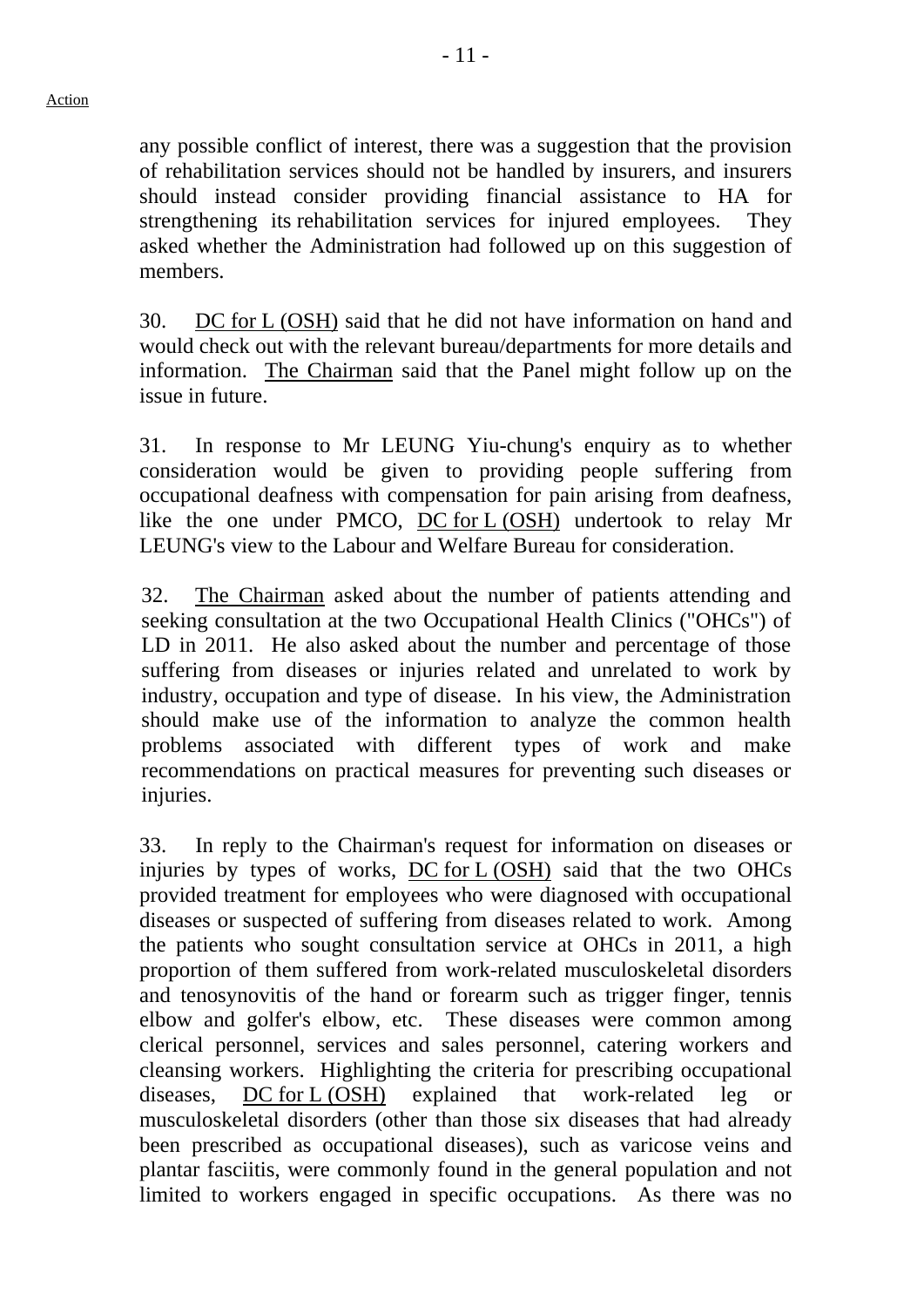conclusive evidence to prove that these diseases were caused by certain specified occupations, they could not be prescribed as occupational diseases but classified as work-related diseases.

34. On the question of preventive measures adopted by the Administration in promoting the occupational safety and health awareness of employers and employees in the retail and catering industries, OHC(1) advised that in 2011, LD had collaborated with OSHC, the relevant employers' associations and trade unions to promote measures for preventing work-related leg disorders, such as varicose veins and plantar fasciitis, among workers of the two industries. The activities included showing promotional videos on mobile advertising media, paying promotional visits to retail stores and restaurants by occupational safety and health ambassadors, distributing educational pamphlets and promotional souvenirs, and inviting the Hong Kong Podiatrists Association and the Physical Fitness Association of Hong Kong to design a set of workplace exercises specifically for workers of the two industries, which was promoted through seminars and exercise workshops.

35. The Chairman queried the effectiveness of LD's initiatives/measures for promoting improvement of occupational health, given the fact that the guidelines issued by LD on occupational safety and health were only advisory in nature and LD could not take any enforcement actions against employers' non-compliance with the guidelines. His view was echoed by Mr LEUNG Kwok-hung.

36. In response, DC for L (OSH) stressed that LD safeguarded occupational safety and health of the working population by adopting the three-pronged strategy of legislation and enforcement, publicity and promotion, as well as education and training. To ensure that occupational health requirements under the Factories and Industrial Undertakings Ordinance (Cap. 59) and the Occupational Safety and Health Ordinance (Cap. 509) ("OSHO") were complied with, LD staff conducted surprise inspections to different workplaces regularly and take enforcement actions against irregularities identified. Citing two complaint cases concerning the working environment and rest time of the staff of the telebet centres of the Hong Kong Jockey Club and the unsafe work practices of bus captains of Long Win Bus Company Limited, DC for L (OSH) said that employees were encouraged to report cases of non-compliance with the statutory requirements to LD for follow-up. LD would take enforcement actions if situations so warranted, as OSHO provided that employers had a general duty to ensure, so far as reasonably practicable, the safety and health of their employees at work.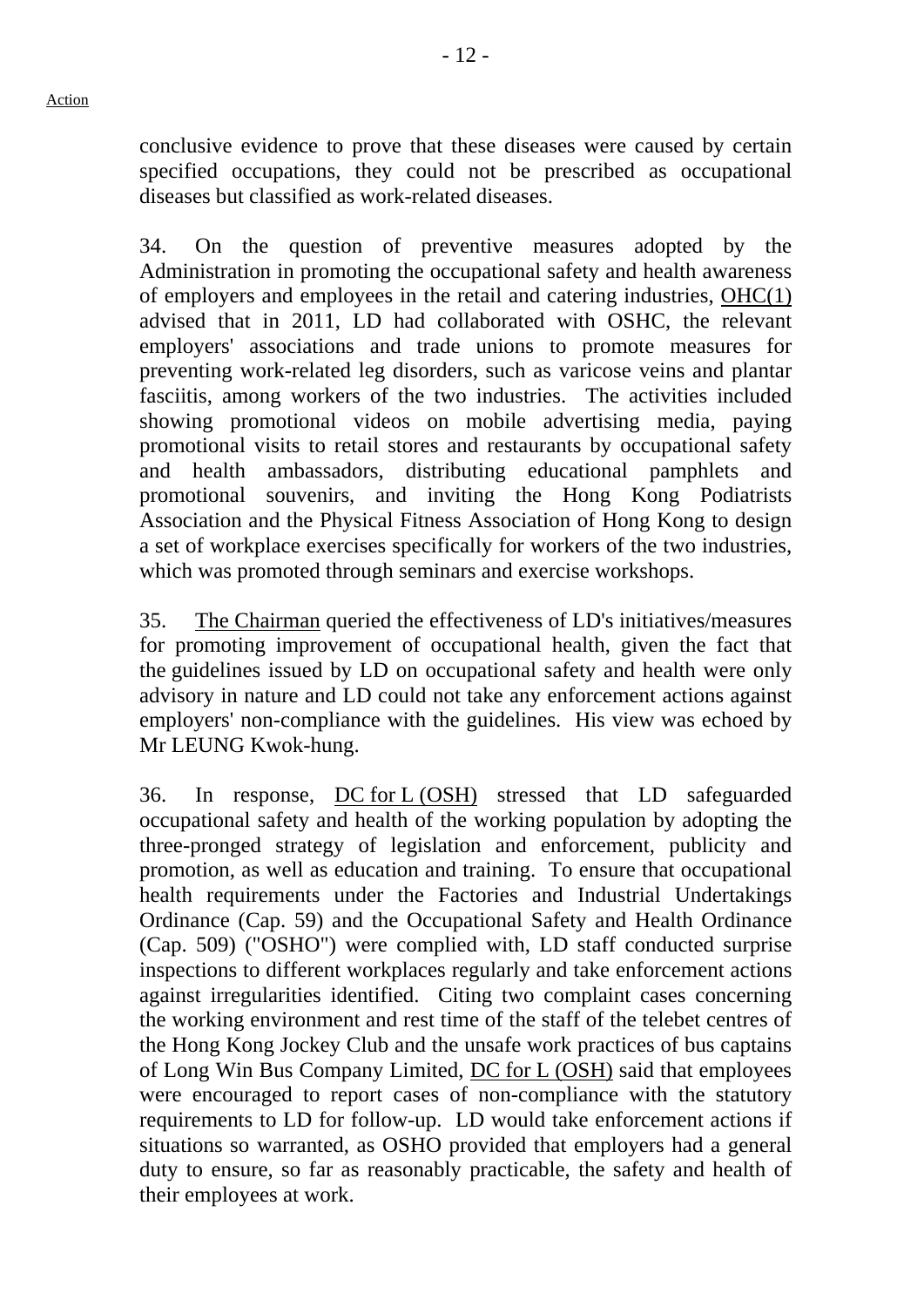37. In response to Mr LEUNG Kwok-hung's enquiry, DC for L (OSH) advised that LD conducted surprise and planned inspections to different workplaces regularly and took enforcement actions against irregularities identified. Where breaches of the law or imminent risks were identified, LD would take immediate enforcement actions, including institution of prosecutions and issuance of suspension and improvement notices.

- Admin 38. At the suggestion of Mr LEUNG Kwok-hung, the Chairman requested the Administration to provide statistics on warnings made, improvement notices issued and prosecutions instituted in 2011 due to employers' failure to ensure their employees' safety and health at work. He requested that detailed information, including further breakdowns of those statistics by industry, the nature of offences involved as well as the level of penalty imposed (if any), should be provided.
	- **V. Major findings of the 2011 Annual Earnings and Hours Survey**  (2011 Report on Annual Earnings and Hours Survey, LC Paper Nos. CB(2)1483/11-12(01) and CB(2)1593/11-12(04))

39. With the aid of powerpoint presentation, Assistant Commissioner for Census and Statistics (General) ("AC/C&S") presented the major findings in the 2011 Report ("the Report") on Annual Earnings and Hours Survey ("AEHS").

(*Post-meeting note*: The softcopy of the powerpoint presentation materials was issued to members vide LC Paper No. CB(2)1671/11-12(01) on 12 April 2012.)

40. The Deputy Chairman said that while in general, lower-paid employees (such as those working in the estate management, security and cleaning services industry) were observed to enjoy a pay rise in May-June 2011 when compared with the second quarter of 2010, she was dismayed to find that this particular group of workers had to work long hours, with a median of 54 working hours per week. In her view, members should continue to strive for the implementation of standard working hours in Hong Kong.

41. The Deputy Chairman further said that the statistics compiled from the Census and Statistics Department ("C&SD")'s 2011 AEHS provided one of the essential inputs for analyses relating to the review of the statutory minimum wage ("SMW") rate. She suggested that a special meeting should be arranged to receive deputations' views on the review of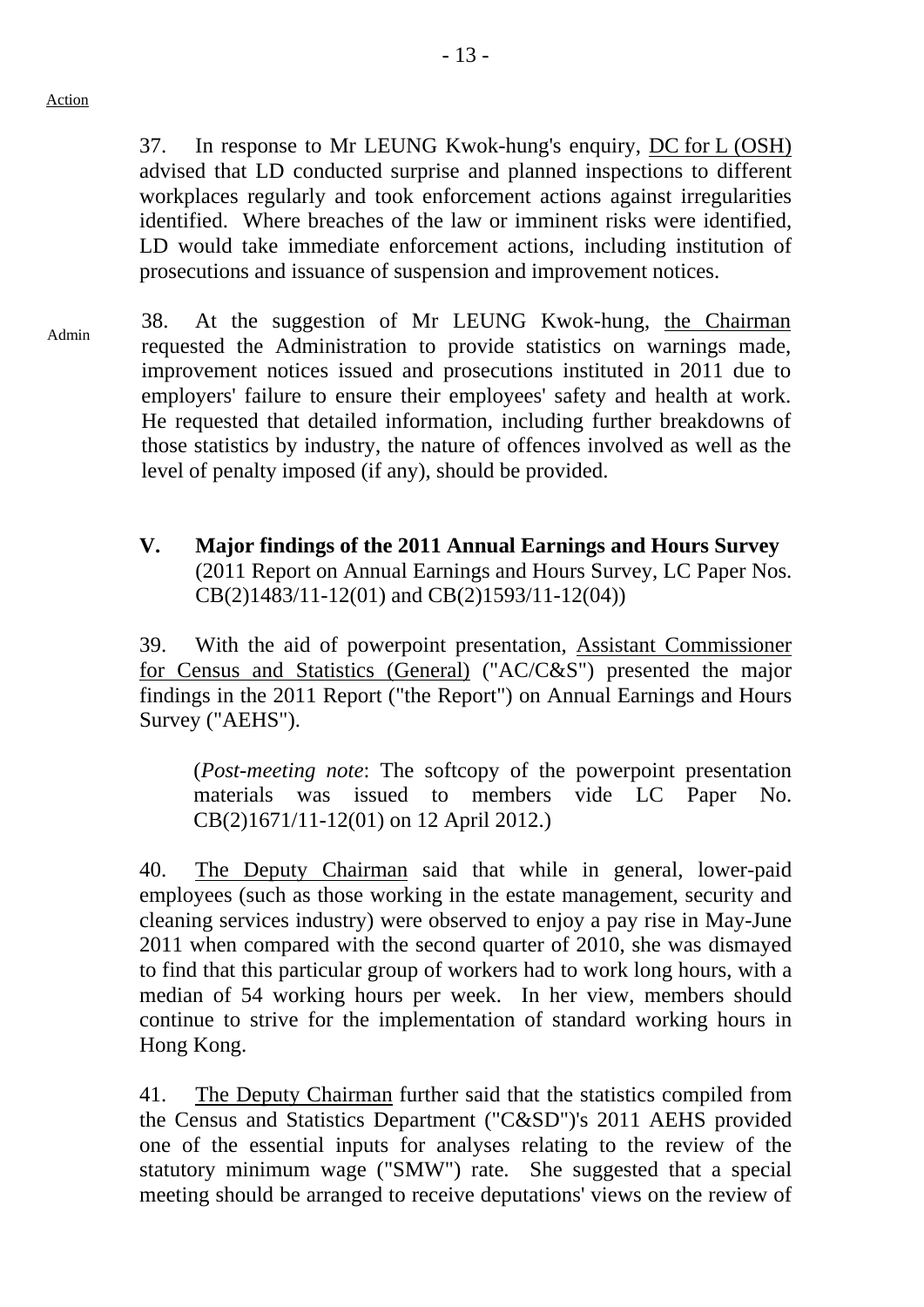the SMW rate. To her knowledge, the Minimum Wage Commission ("MWC") had just commenced a public consultation exercise on the review of the initial SMW rate. She suggested that invitation should also be extended to MWC to attend the meeting to listen to the views of the deputations. Members agreed to her suggestion.

42. The Chairman asked the Clerk to liaise with members and the Administration after the meeting to fix the date of the special meeting.

 (*Post-meeting note*: The special meeting for discussion of the item and receiving views from deputations on "Review of statutory minimum wage rate" was scheduled for 12 May 2012 at 9:00 am. Notice of meeting was issued to members vide LC Paper No. CB(2)1762/11-12 on 20 April 2012.)

43. The Deputy Chairman noted that wages in the Report referred to "wages" as defined in the Employment Ordinance (Cap. 57) ("EO") which covered, in addition to basic wage and other guaranteed allowances, overtime allowance paid to an employee in the wage period. Pointing out that there were very often fluctuations in the overtime allowance of an employee during different wage periods and overtime payment might sometimes be made in the following wage period, she expressed concern about the accuracy of the reported data relating to employees' monthly wages in May-June 2011.

- 44. In response, AC/C&S explained that
	- (a) starting from 2011, the method for computing hourly wage had taken into account the definitions of hours worked and wages payable under the Minimum Wage Ordinance (Cap. 608) ("MWO"). Data on overtime allowances were collected in such a way that the definitions under MWO were followed as far as possible; and
	- (b) while the circumstances and factors mentioned by the Deputy Chairman might constitute variations in the data presented in the Report, the extent should be insignificant given the fact that overtime allowances only accounted for a relatively small percentage of the wages of employees.

45. Mr CHAN Kin-por noted that the  $90<sup>th</sup>$  percentile monthly wage in May-June 2011 was \$34,400, representing a 14.5% increase over the corresponding figure in the second quarter of 2010. He enquired about the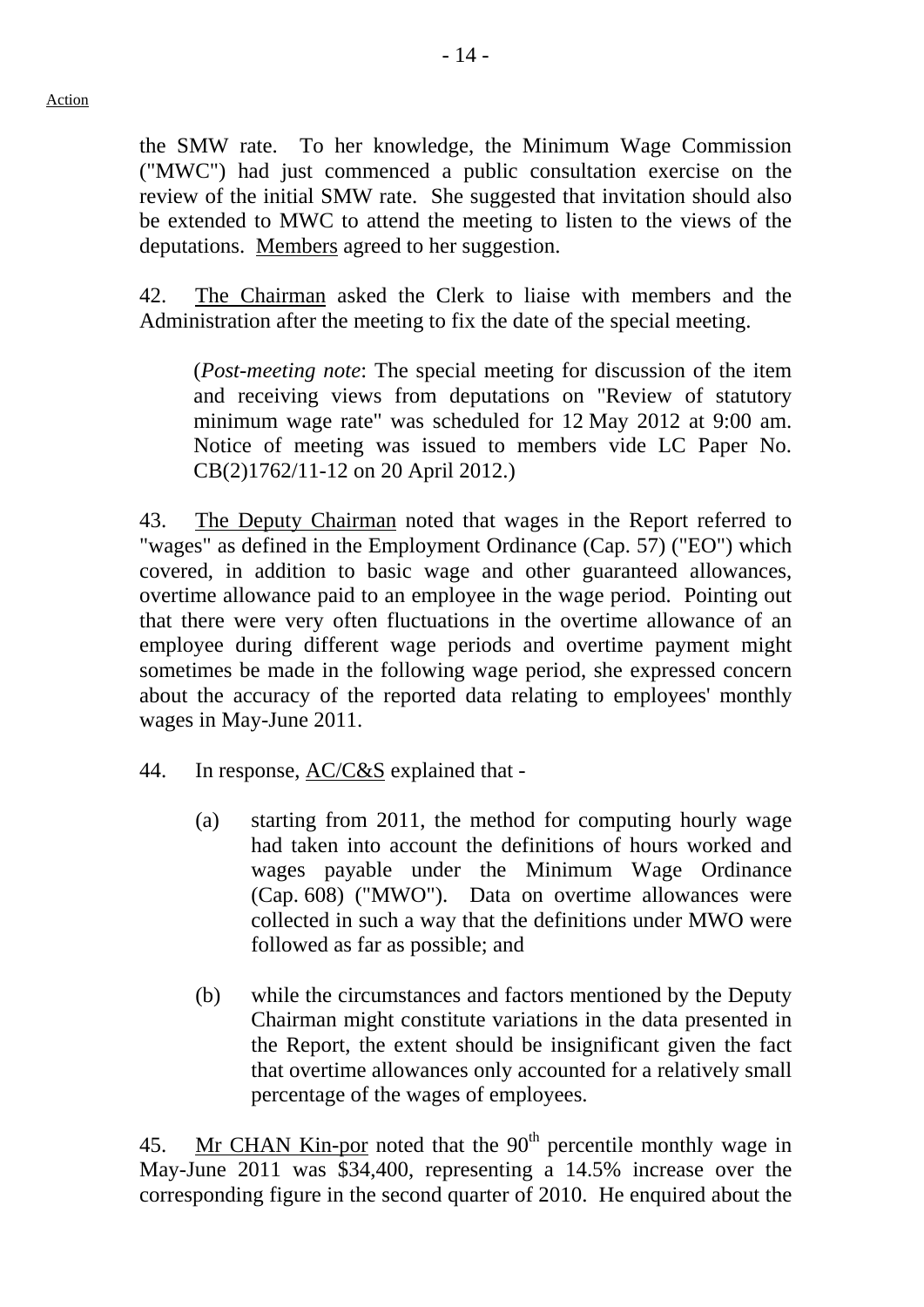reason for the sharp increase in the wage levels of employees of the high-income groups.

46. In response, AC/C&S explained that the definition of wages published in the Report followed the definition as adopted in EO, covering basic wage, commission and guaranteed allowances paid to an employee in the wage period. It was noteworthy that the increase in wages for persons engaged in the financing and insurance sector, accounting for a large proportion of the high-income earners, was largely attributed to the buoyant financial market activities in 2011 that led to an increase in their commission.

47. Mr CHAN Kin-por said that there was concern that some small and medium sized enterprises having difficulties in coping with the SMW-induced cost increases might need to close down their operations. He asked about the measures adopted by the Administration to address the concern of the enterprises.

48. Principal Economist, Financial Secretary's Office ("PE/FSO") responded that to assess the impact of SMW on enterprises on their wage bills, sensitivity tests in various aspects under different SMW test levels would be conducted. MWC had commenced an eight-week public consultation and provided information on the potential impact of different SMW test levels on its website for public reference. MWC would undertake detailed analyses and conduct impact assessment based on wage distribution data and findings of other surveys, and consider views from various sectors in the course of consultation, before arriving at its recommendation on the appropriate SMW rate.

49. In reply to Mr CHAN Kin-por's further enquiry, PE/FSO said that MWC noted the situation of employees with and without paid rest day(s) and/or paid meal break(s). MWC would make reference to and deliberate on relevant statistical data as revealed from the 2011 AEHS during its study of the SMW rate.

50. The Chairman pointed out that MWC had provided on its website some preliminary views on the study of the SMW rate, including views on the basket of indicators, supplementary statistical data, other relevant considerations and impact assessment. There was a table summarizing the distribution of employees with and without paid rest days and/or paid meal breaks as analyzed by sector.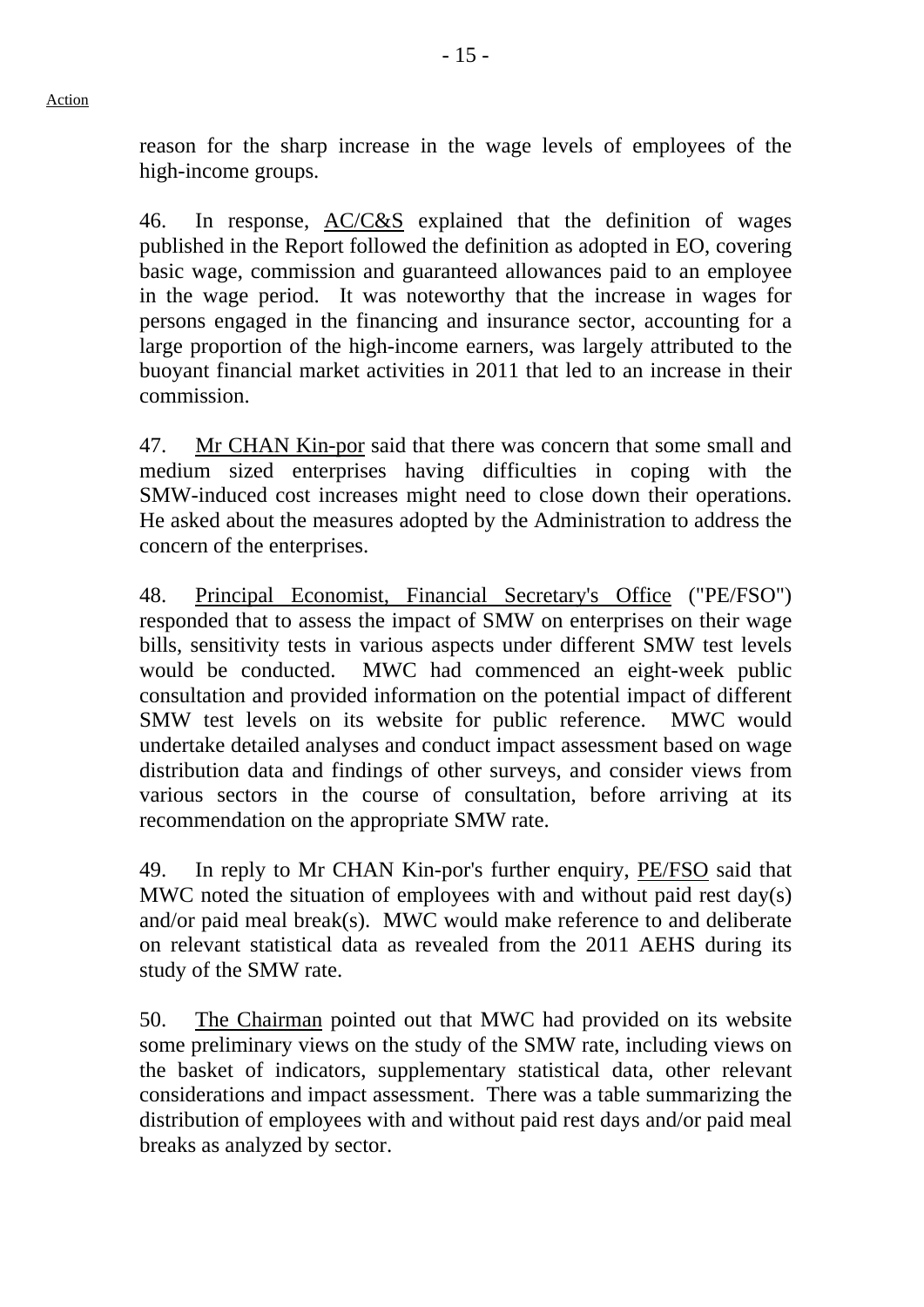51. Mr LEUNG Kwok-hung recalled that members had been advised that, because of the displacement effect arising from SMW, it might result in the loss of about 40 000 low-paid jobs. However, the prediction was proved to be untrue. Casting doubt on the displacement assertion and the validity of the results of the sensitivity tests, Mr LEUNG enquired whether the implementation of SMW had led to a series of chain reactions or ripple effects.

- 52. PE/FSO made the following points -
	- (a) MWC adopted an evidence-based approach to review and recommend the appropriate level of the SMW rate;
	- (b) in determining the initial SMW rate, the Provisional Minimum Wage Commission ("PMWC") had conducted sensitivity tests in various aspects, namely knock-on effect on the pay hierarchy, reduction in guaranteed year-end payment/bonus, reduction in meal benefits in kind, and impact on profit conditions after depreciation, with a view to assessing the impact of SMW on both the employers and employees. MWC would continue to perform impact assessment when reviewing the SMW rate;
	- (c) MWC had provided on its website some preliminary views on the study of the SMW rate. As stated in its preliminary views, MWC would make reference to, among others, a basket of indicators that reflected the socio-economic conditions after the implementation of SMW. Based on the basket of indicators that PMWC had referred to when recommending the initial SMW rate, MWC had enhanced the basket with new indicators, covering four areas including (i) general economic conditions; (ii) labour market conditions; (iii) competitiveness; and (iv) social inclusion;
	- (d) to facilitate understanding about the potential impacts of various SMW test levels and the ability of enterprises to cope with the possible impact of the SMW rate, MWC had also made available supplementary statistical data on its website for public access; and
	- (e) to gauge the views and concerns on the preliminary impact of the implementation of the initial SMW rate, MWC had conducted consultation meetings with over 100 stakeholder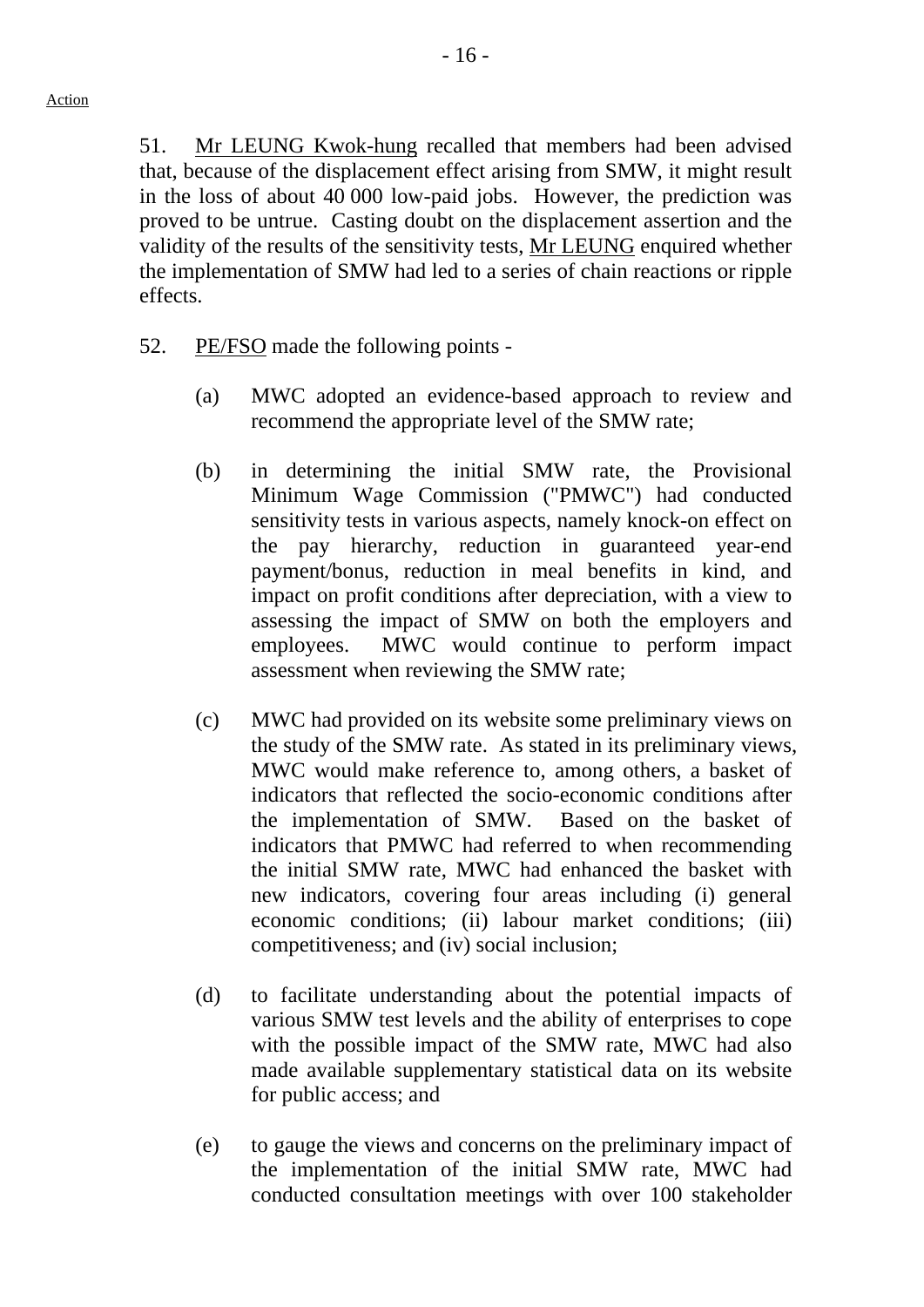- 17 -

groups in the fourth quarter of 2011. A summary of views collected at these consultation meetings was also available on the website of MWC. These views as well as further views from stakeholders and interested parties would be taken into consideration when reviewing the SMW rate.

53. In response to Mr LEUNG Kwok-hung, the Chairman said that according to the Report of PMWC published in October 2010, the estimates on the number of employees potentially to be laid off were derived based on the feedbacks from stakeholders that at most 30% of the additional wage bills would be absorbed by downsizing. Based on this assumption, PMWC estimated that the number of employees potentially to be laid off would be around 18 900 at SMW test level of \$24 if enterprises chose to absorb 30% of additional wage bills through downsizing. Under the SMW test level of \$33 and the same assumption that 30% of the additional wage bills would be mitigated through downsizing, the estimated job loss would increase to 81 000.

54. PE/FSO stressed that as the Report of PMWC explained, the assumption used (i.e. at most 30% of the additional wage bills would be absorbed by downsizing) was based on views collected through consultation and did not represent the position taken by PMWC. Instead, during PMWC's deliberations, it had considered a vast array of possible strategies that might be adopted by enterprises. PE/FSO further advised that due to the lack of empirical evidence, the dynamic effects of higher wage levels on labour demand and supply, and the stimulus of higher economic growth on the pace of job creation and labour force participation were not taken into account in the last exercise of PMWC. With SMW already in place, MWC would assess the potential impacts of different SMW test levels based on the latest statistical data available.

55. Mr LEUNG Kwok-hung suggested that the Administration should commission a tertiary institution to conduct a "tracking study" on employers and employees, so as to monitor the empirical magnitude of knock-on effects after the implementation of SMW. In doing so, due consideration could be given in this regard in future reviews of the SMW rate.

56. In response, AC/C&S and Assistant Commissioner for Labour (Development) ("AC for L (D)") advised that -

(a) a large scale "tracking study" would entail not only manpower and resource implications on the Government but also longer time lag in the availability of results; and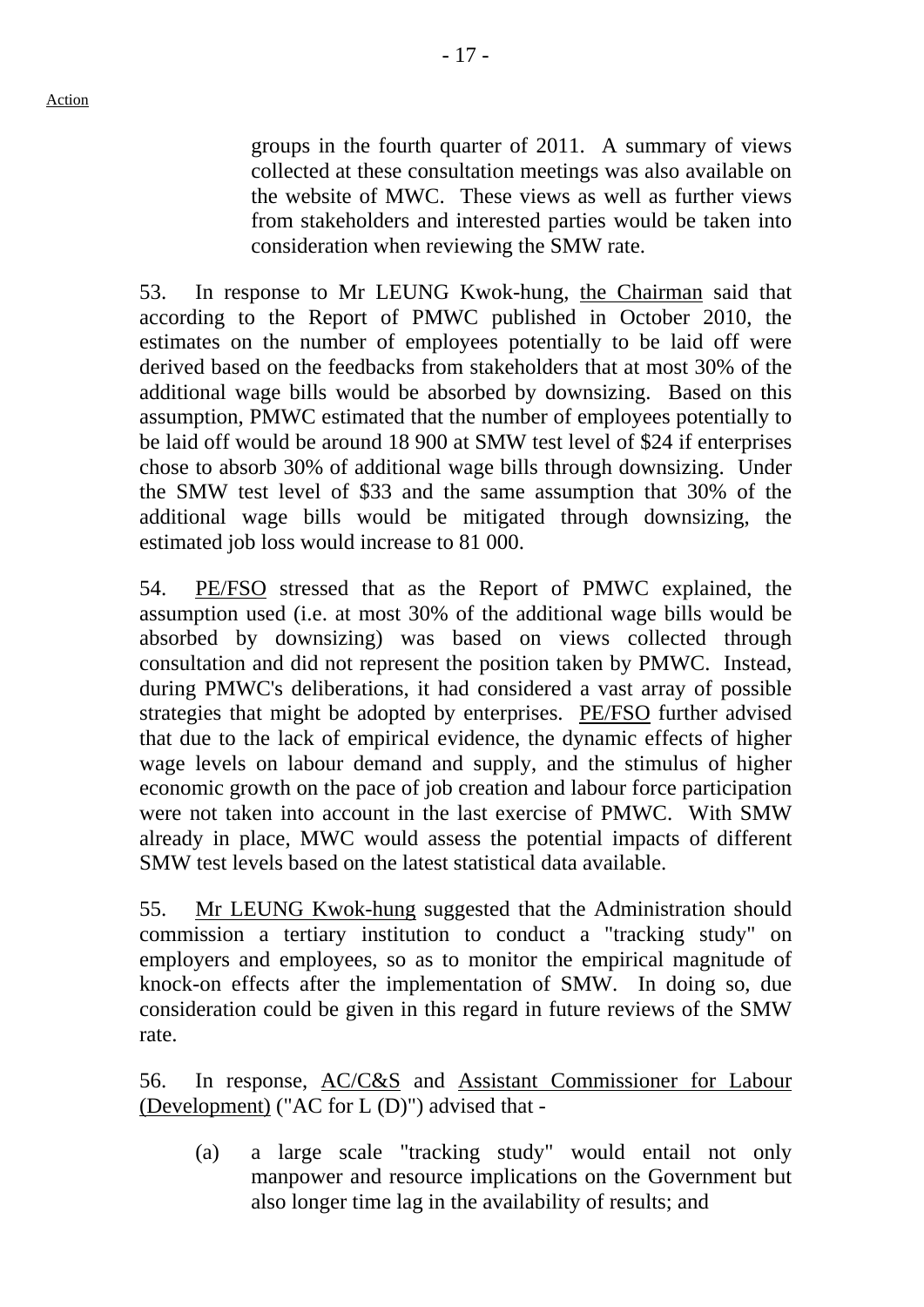Action

(b) the Administration had commissioned a consultancy study targetting on employees working in the catering and the retail sectors, for the purpose of assessing the impact of the implementation of SMW on these two selected sectors including its effect on pay hierarchies and the likely magnitude of knock-on effects. To ensure the objectivity of the study, a sample of about 1 000 business undertakings was selected using a scientific method for the survey. Findings of the study were expected to be available around mid-2012 and could provide relevant statistics for reference of MWC.

57. Mr LEUNG Kwok-hung stressed that given the importance of the matter, the Administration should seriously consider conducting a comprehensive, long-term tracking study to assess the impact of SMW on various aspects.

58. Expressing concern over the long working hours of employees engaged in elementary occupations, such as those working in elderly homes, the catering or the estate management, security and cleaning services industries, Dr PAN Pey-chyou asked whether the Administration, in conducting the policy study on standard working hours, would take into account findings as revealed from the 2011 AEHS. He also asked about the causes leading to the problem of long working hours of employees in Hong Kong, and whether the Administration had studied overseas experience with a view to addressing the problems identified.

- 59. AC/C&S, AC for L (D) and PE/FSO responded that
	- (a) the Administration was conducting the policy study on standard working hours. The study would look into the systems and experiences of other places in implementing standard working hours or regulating working hours. It was expected to be completed by mid-2012, after which the findings of the study would be reported to the Panel;
	- (b) C&SD had assisted in compiling statistics on the current working hour situation of the labour force and various sectors of Hong Kong. Data collected included those relating to contractual working hours and overtime work revealed in the 2011 AEHS;
	- (c) the definition of hours worked in the 2011 AEHS covered only contractual/agreed working hours and overtime hours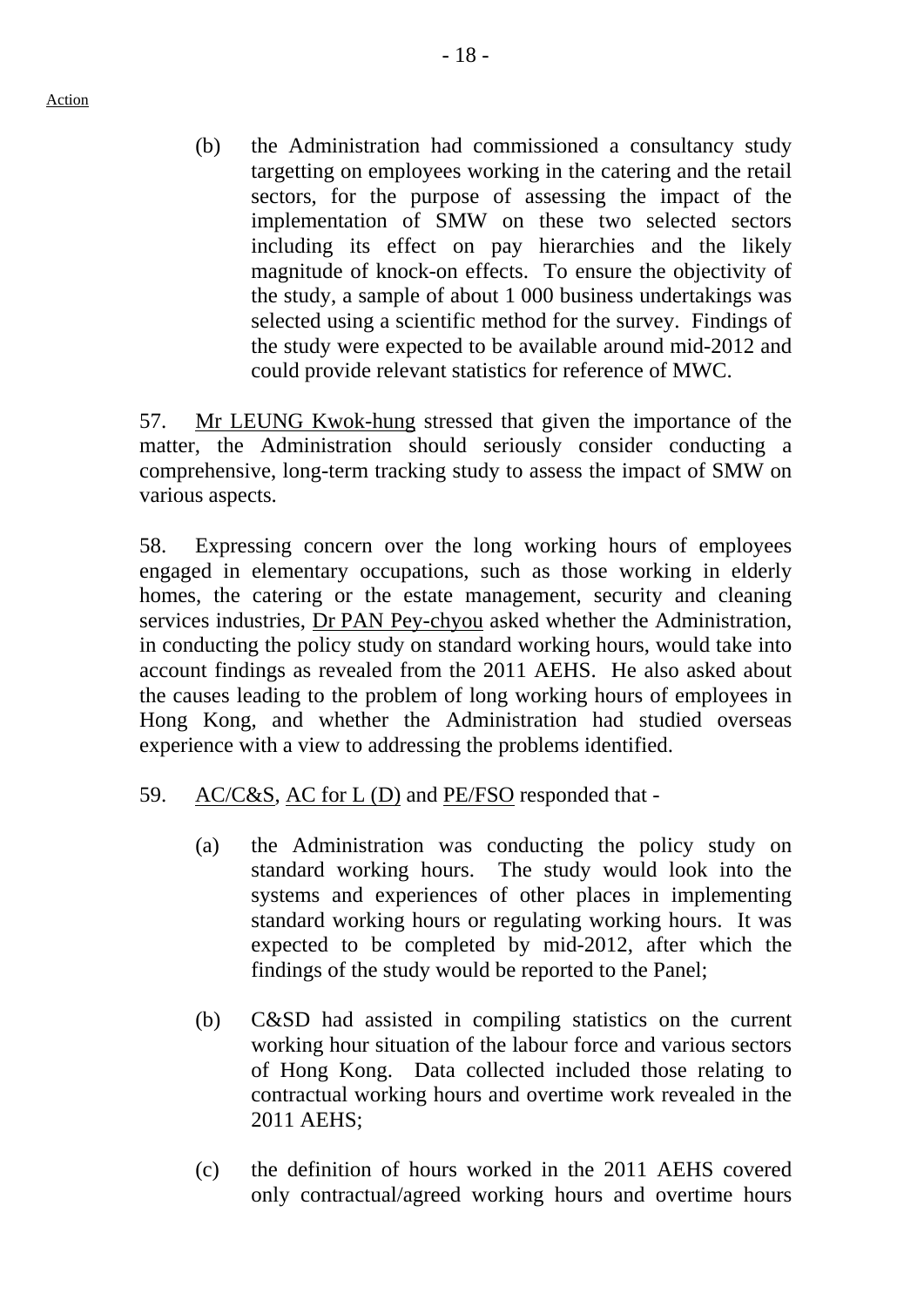worked at the direction of employers. C&SD would also make use of relevant data collected through the General Household Survey ("GHS") to facilitate an in-depth and objective analysis; and

(d) similar to the study carried out on SMW, the Administration would conduct a series of scenario studies to assess the impact of implementing standard working hours on enterprises' cost competitiveness, the labour market and the economy as a whole.

## *(Members agreed to extend the meeting by 15 minutes.)*

60. In response to the Chairman, PE/FSO advised that both C&SD and the Economic Analysis and Business Facilitation Unit under the Financial Secretary's Office were assisting LD in conducting the Administration's policy study on standard working hours and reference had been made to overseas experiences in implementing standard working hours. Issues examined included the objective of regulating working hours, whether or not a ceiling should be imposed on the number of working hours, the legislative process, the statutory requirements on standard working hours and the implementation details. As regards the standard unit adopted for comparison, the weekly working hours of employees were used in many overseas countries.

61. In reply to Mr IP Wai-ming's enquiry, PE/FSO said that in carrying out the policy study on standard working hours, the Administration had analyzed the operating characteristics of enterprises by sector. Generally speaking, the total number of hours worked by an employee in a wage period could be broken down into the following components -

- (a) the number of contractual working hours;
- (b) the number of overtime hours worked at the direction of employers, with payment of overtime allowance in monetary terms;
- (c) the number of overtime hours worked at the direction of employers, with compensation in the form of time off in lieu; and
- (d) the number of overtime hours worked without any compensation.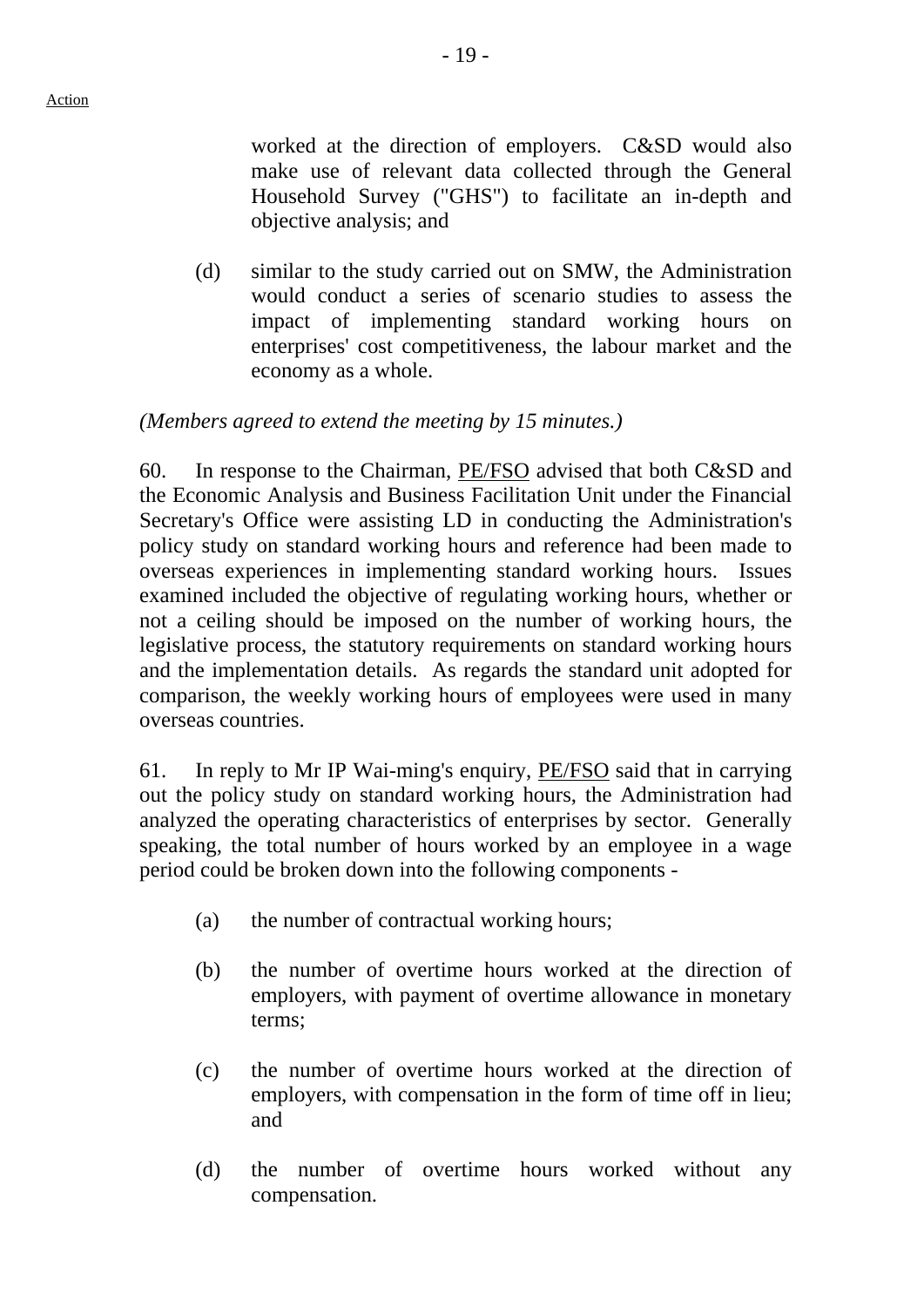62. The Chairman said that Mr Tommy CHEUNG had written to him, advising that he was not able to attend the meeting as he was out of town. Referring members to Mr CHEUNG's letter tabled at the meeting, the

Chairman said that Mr CHEUNG had raised several questions in his letter, seeking the Administration's response. He invited the Administration to answer Mr CHEUNG's questions.

63. On the question of the actual increase in wage levels of employees in the catering industry after the implementation of SMW, AC/C&S advised that the median monthly wage of employees in the catering industry (e.g. those working in restaurants) in May-June 2011 was 12.5% higher than the median in the second quarter of 2010. Discounting the 5.4% increase in the Consumer Price Index ("CPI") in the corresponding period, the increase in real terms was about 7%.

64. Regarding the estimated period of time through which the chain reactions or ripple effects of SMW would sustain, PE/FSO advised that the labour market had tightened up in 2011, due to the buoyant demand for labour along with the economic upturn. Meanwhile, the seasonally adjusted unemployment rate was 3.4% in the first quarter of 2012. This would have direct impact on the wages and incomes across all segments of the workforce.

65. As regards the question relating to the impact of ripple effects caused by SMW on employees in the catering industry, PE/FSO reiterated that the Administration had commissioned a consultancy study targetting on the catering and the retail sectors, for the purpose of assessing the impact of the implementation of SMW on pay hierarchies and the likely magnitude of knock-on effects. More detailed information would be available when the consultancy study was completed.

66. On Mr Tommy CHEUNG's last question concerning the estimated increase of 2.9% in total wage bill for catering establishments, AC/C&S stressed that the estimation of the increases in the total wage bill under various SMW test levels was made based on data obtained from the 2009 AEHS. The impact assessment then constructed was based on a set of scenarios and assumptions. She pointed out that between 2009 and 2011, the increase in monthly wage bill for employers in the catering industry was significant, at around 20%. It should, however, be noted that during this period, CPI and the total number of employees in the sector had risen by about 8% and 5% respectively, thus contributing to about 13% increase in the wage bill. Moreover, other factors such as changes in the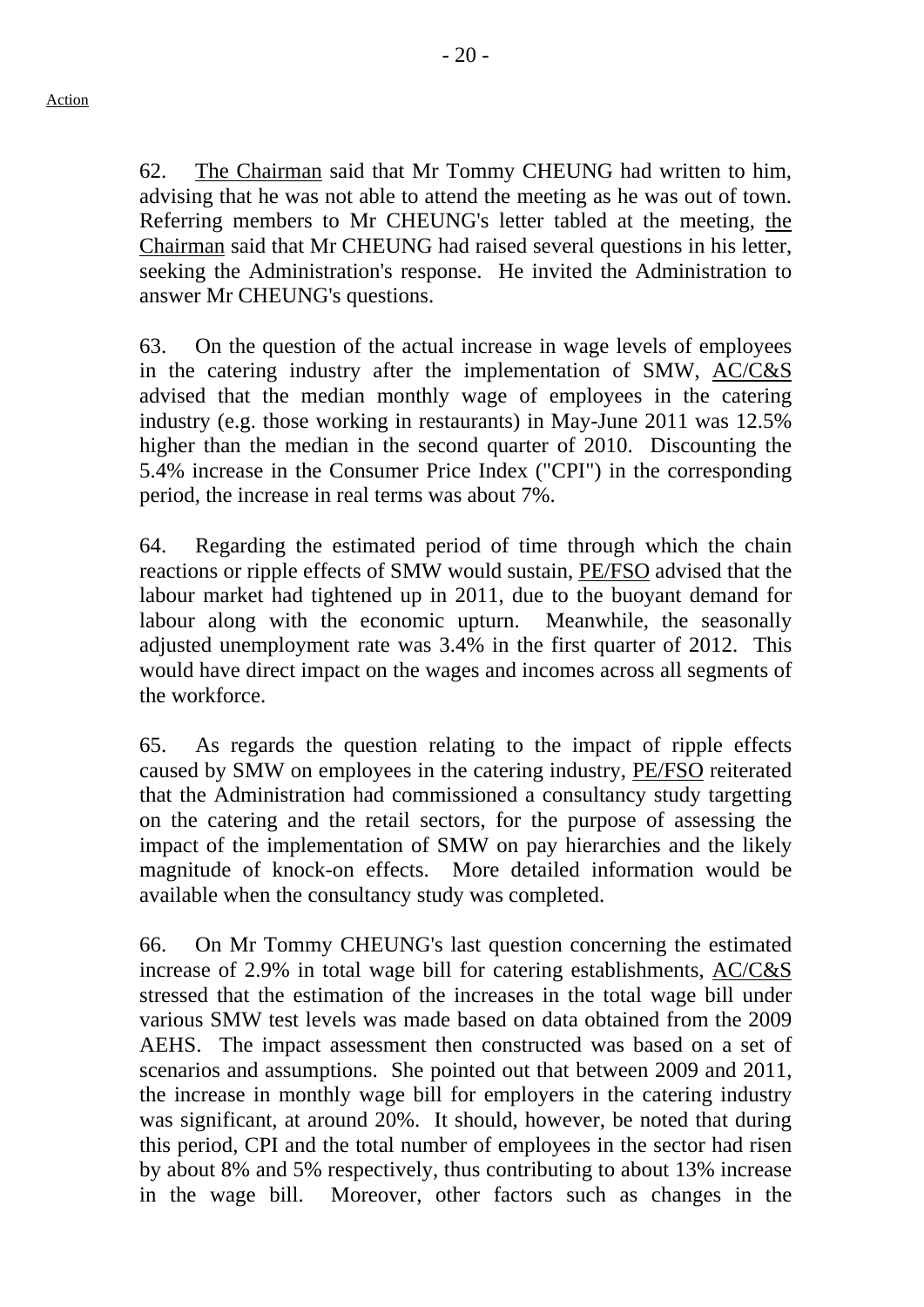composition of employees in terms of occupation, qualification and experience of the employees might also affect the movement of monthly wage bill over time.

67. Mr LEUNG Kwok-hung considered that the issues of the implementation of SMW and standard working hours were interlinked. Should the SMW rate be set at \$33 per hour, a large number of employees would be able to earn a higher income and hence work less hours. In his view, in determining the SMW rate, the Administration should take into account whether the wages for the low-income groups were pitched at levels adequate to maintain a decent living.

68. In response, AC for L (D) explained that the policy objective of SMW was to provide a wage floor to prevent employees from receiving excessively low wages, but not a living wage being sufficient to cover family expenses of all employees which varied greatly. In making its recommendation on the SMW rate, MWC would strike an appropriate balance between the objectives of forestalling excessively low wages and minimizing the loss of low-paid jobs, while sustaining Hong Kong's economic growth and competitiveness.

69. The Chairman expressed deep concern about the time lag between C&SD's data collection/analyses, MWC's deliberation of the SMW rate and the implementation of the new SMW rate. He enquired whether the time required for the compilation of statistics from the AEHS could be compressed, so that the findings of AEHS could be released earlier, thereby advancing the implementation of future SMW rate.

70. In response, AC/C&S explained that although data collection of the 2011 AEHS started one month later when compared to the 2010 AEHS due to the change in the survey reference period from April-June to May-June and there was a need to compile an additional set of statistics for 2011 based on a method close to the one used in 2010 to facilitate comparison with the 2010 figures, the release date of findings of the 2011 AEHS fell behind that of the 2010 AEHS by only one to two weeks. AC/C&S further advised that given the large scale of AEHS, with a sample size of about 10 000 business undertakings and 60 000 employees, considerable time was required to collect the statistical data. C&SD normally required eight months for completion of data collection, compilation and analysis, which was comparable with that of overseas countries such as the United Kingdom and Australia. Noting members' concern about the time lag issue, the Administration would strive to further speed up the process.  $AC/C&S$  added that apart from the wage